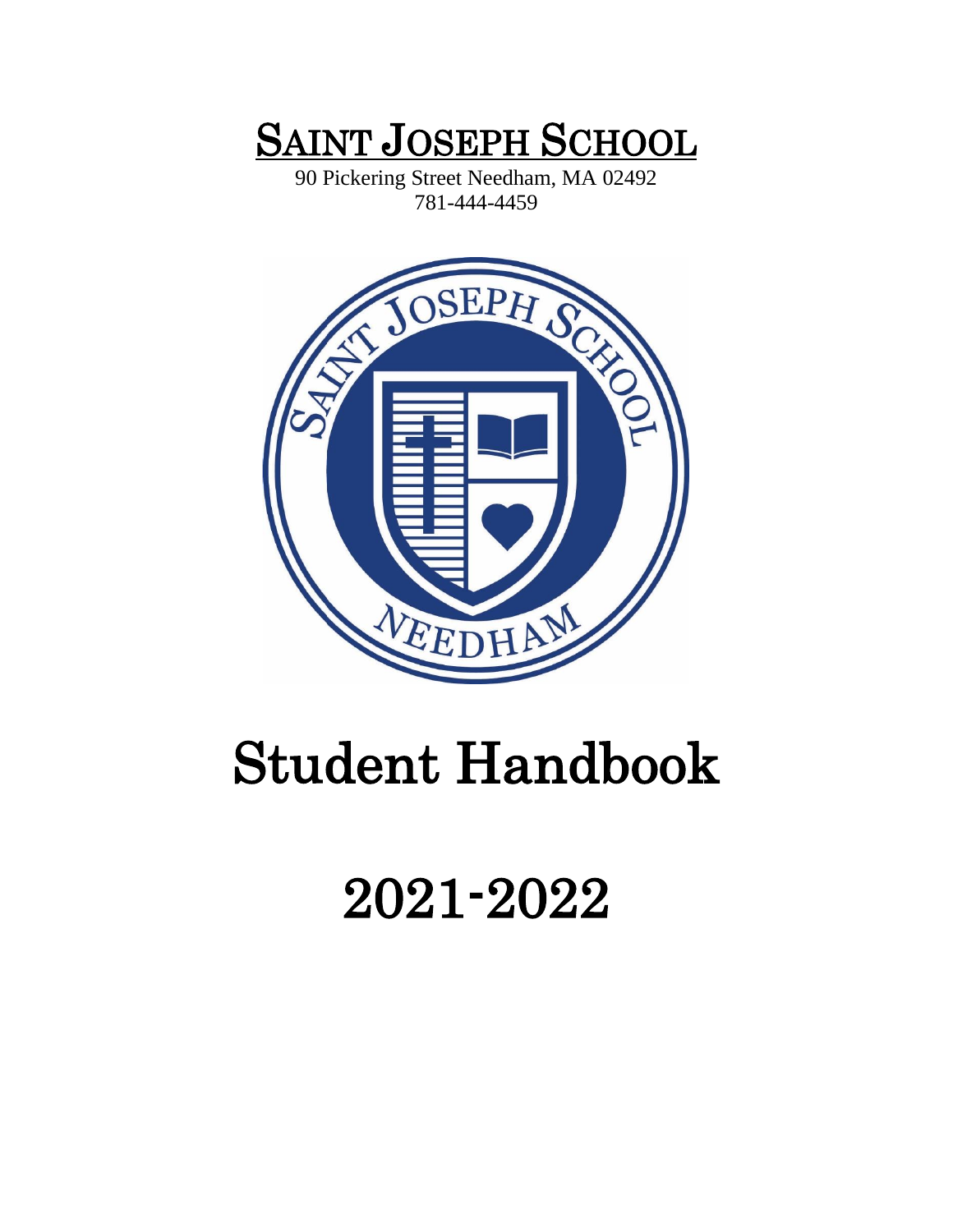## **Contents**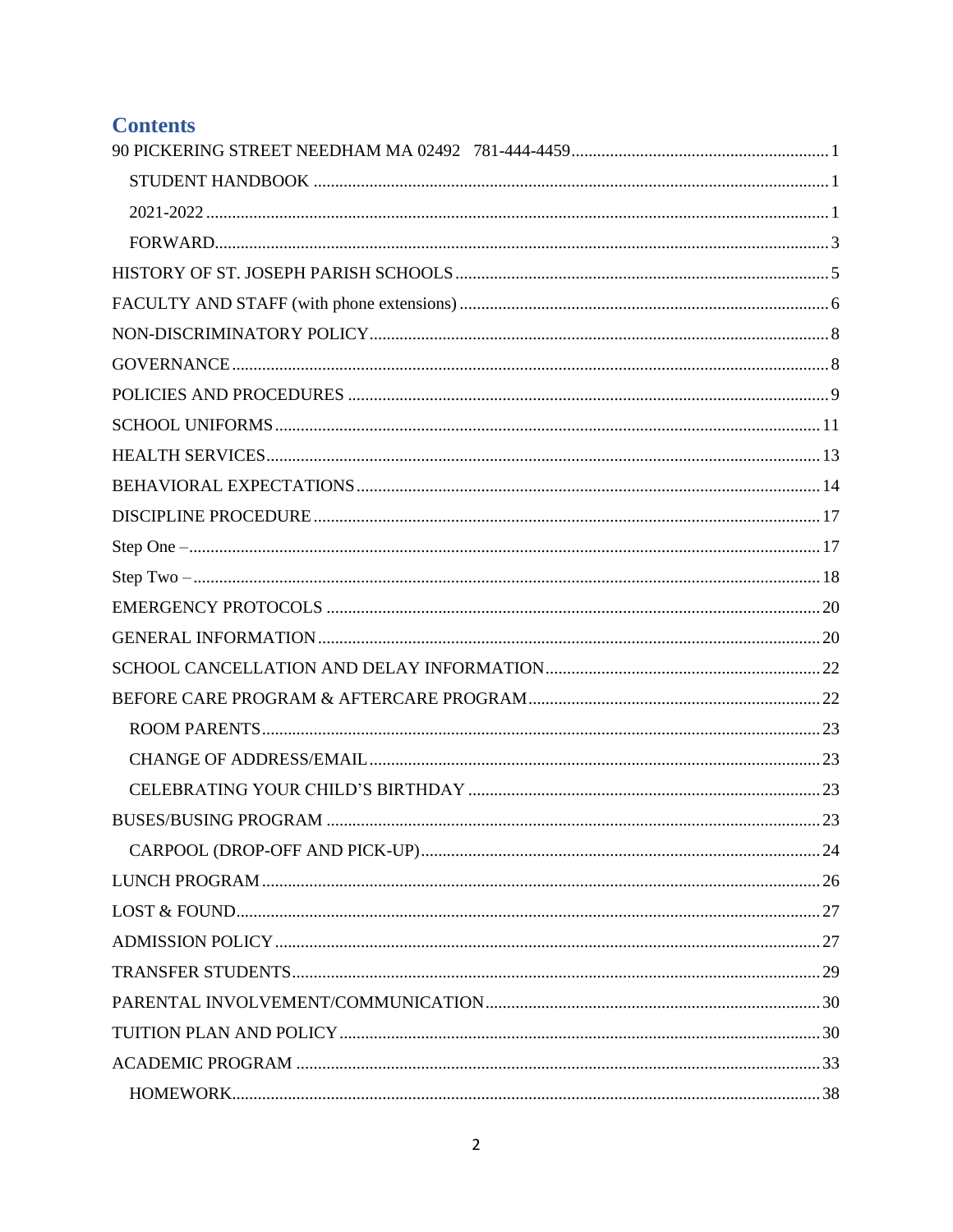#### <span id="page-2-0"></span>**FORWARD**

Dear Parents and Students:

Welcome to Saint Joseph School. In choosing our school, you have demonstrated a commitment to the values and philosophy of Catholic education.

This handbook has been compiled to meet the needs of the school for a summary of uniform directives. The material presented includes our mission and values, policies and procedures, logistical details, and other pertinent information.

It is hoped that many issues may be resolved by referring to the accepted policies indicated in this handbook. Students and parents are expected to adhere to all written policies. Please do not hesitate to contact me to discuss any questions or concerns you might have.

> *Mrs. Lauren Solomon Principal*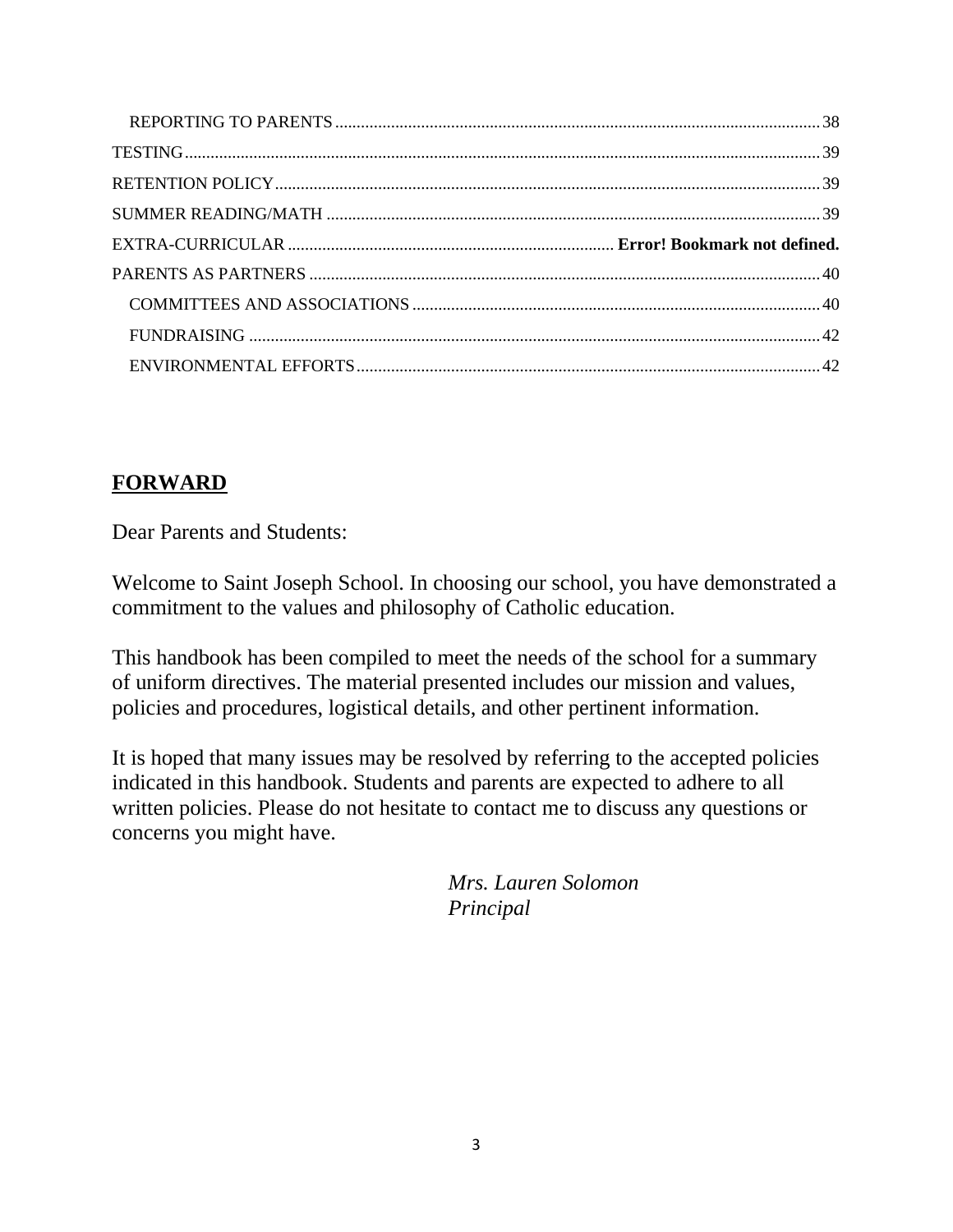#### **SAINT JOSEPH PARISH, NEEDHAM, MA**

**Rectory:** 1382 Highland Ave., Needham, MA 02492 781-444-0245

| <b>Pastor:</b>           | <b>Father Bryan Parrish</b> |
|--------------------------|-----------------------------|
| <b>Business Manager:</b> | Rosanne Timmerman           |
| <b>Secretary:</b>        | Mario Clavell               |

#### **SAINT JOSEPH SCHOOL**

**Office Fax:** 781-444-0822

School Address: 90 Pickering Street., Needham, MA 02492 **Main Office Telephone:** 781-444-4459 *(Press 1 then Press 0)*<br>**Student Absence Line:** 781-444-4459 *(Press 1 then Press 2)* **Student Absence Line:** 781-444-4459 *(Press 1 then Press 2)*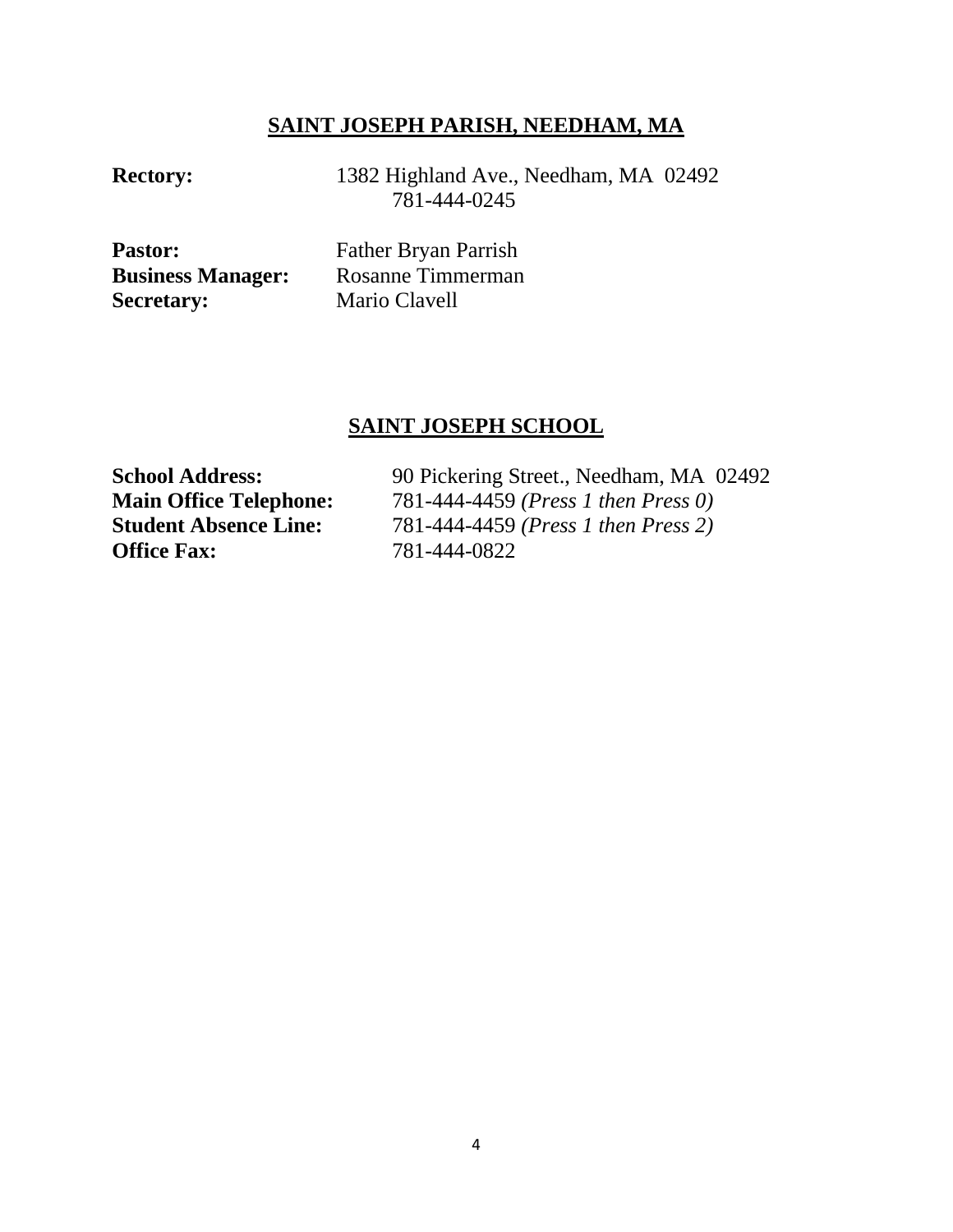## <span id="page-4-0"></span>**HISTORY OF ST. JOSEPH PARISH SCHOOLS**

*In 1939, the Sisters of Charity of Halifax came from the Academy of the Assumption in Wellesley Hills to supervise the religious education program of the youth of the parish. In 1954, Cardinal Cushing granted permission to begin construction of the school building. The sisters began teaching Saint Joseph School classes with kindergarten and three first grade classes. The school grew in great numbers in the following years, sometimes with as many as 60 students in a class! In 1995, inspired by the vision and commitment Father James J. Haddad, a new middle school building was constructed for grades 6, 7, and 8. The middle school, named for Monsignor James. J. Haddad, is a lasting legacy to the pastor whose vision made the school possible.*

*During the summer of 2001, the convent was further renovated to accommodate all four kindergarten classes in a state-of–the-art early childhood center. In April of 2002, the doors to a newly constructed parish center, housing a regulation size gymnasium, two science labs, a dining hall and a technology lab, were open to be used primarily by the students and teachers of the middle school. Following renovations in the elementary school, we began the school year in September 2002 with a new library/media center and an elementary computer lab. In 2013, we welcomed our first pre-kindergarten class in the early childhood building. In 2017, we broke ground on a \$3 million renovation, creating a climate-controlled space on our lower level, an updated multipurpose warming kitchen and gathering space known as "The HUB," a state-ofthe-art STREAM lab connected by a glass wall to our library, and a new playground. In September of 2019, we welcomed our first preschool class.* 

*Beginning in the 2020-2021 school year, we combined the early childhood, elementary, and middle schools back into one, unified school. Saint Joseph School numbers 500 students in 30 classes. More than 50 qualified and certified teachers instruct students in basic curriculum subjects, as well as STREAM, art, music, Spanish, library, and physical education.* 

#### *Saint Joseph School is accredited through the New England Association of Schools & Colleges*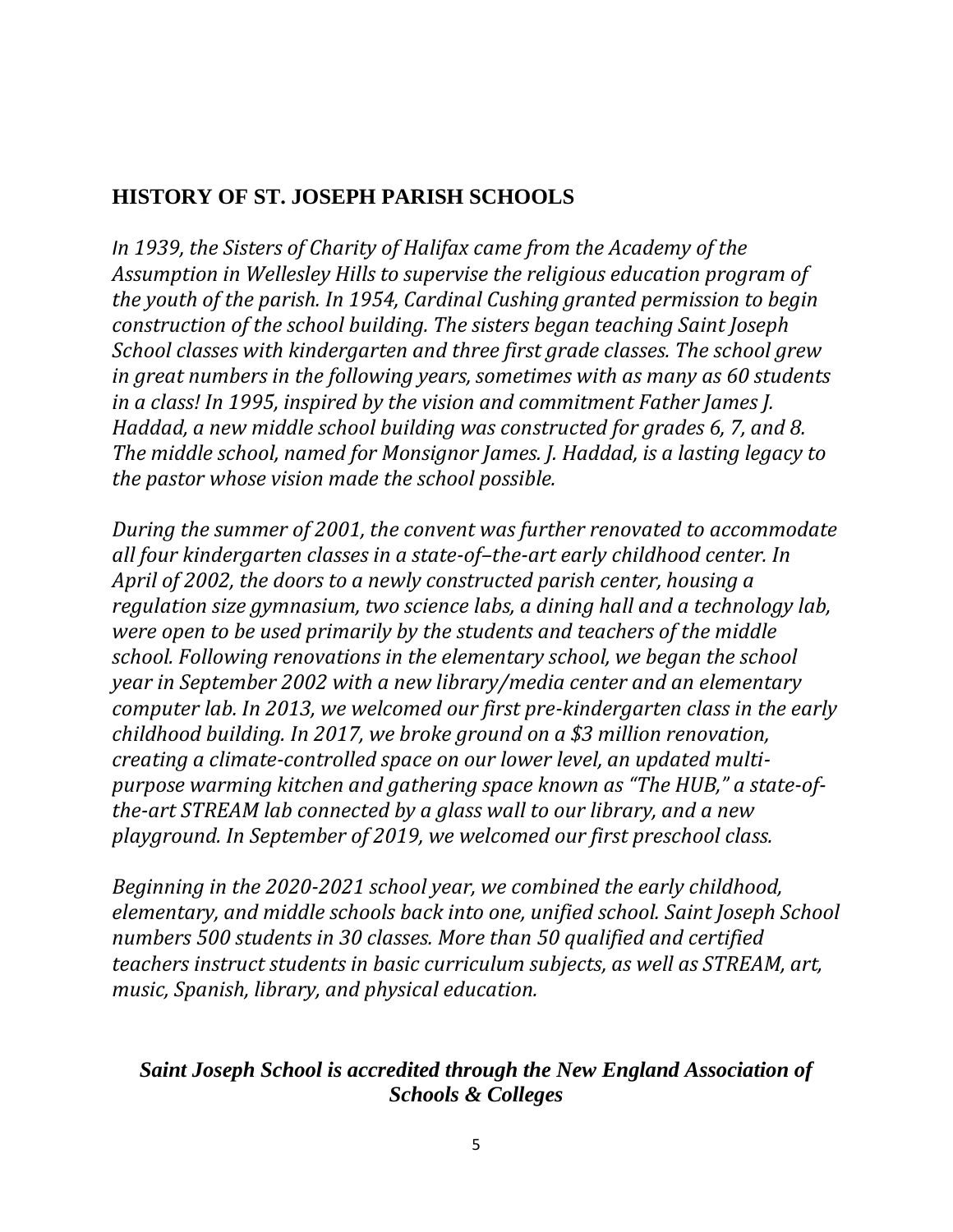## <span id="page-5-0"></span>**FACULTY AND STAFF** (with phone extensions)

| Principal                                | Mrs. Lauren Solomon   |
|------------------------------------------|-----------------------|
| <b>Head of School</b>                    | Dr. Joseph Barnes     |
| Director of Technology & Systems         | Mrs. Ines Posada      |
| Admin. Assistant                         | Ms. Nancy Confort     |
| <b>Guidance Counselor</b>                | TBD                   |
| <b>School Nurse</b>                      | Mrs. Kathy Brett      |
| <b>School Nurse</b>                      | Mrs. Mary McCarthy    |
| Custodians                               | Mr. Frank Kent        |
|                                          | Mr. Sean Dempsey      |
| Early Childhood Admin. Assistant         | Mrs. Kim O'Brien      |
| Preschool 1                              | Mrs. Maria Banda      |
| Preschool 2                              | Mrs. Carie Vaughan    |
| Pre-kindergarten 1                       | Mrs. Sarah Bracken    |
| Pre-kindergarten 2                       | Mrs. Lisa O'Mara      |
| Pre-kindergarten aide 1                  | Ms. Meghan Daly       |
| Pre-kindergarten aide 2                  | Mrs. Ashley Jonasson  |
| Kindergarten 1                           | Ms. Rachel Sullivan   |
| Kindergarten 2                           | Ms. Alessia Viscomi   |
| Kindergarten 3                           | Mrs. Joanne Lalicata  |
| Kindergarten Assistant                   | Ms. Aoife Gilvarry    |
| 1A                                       | Mr. Bill Cullinane    |
| 1B                                       | Mrs. Jill Curley      |
| 1 <sup>C</sup>                           | Mr. Joseph Giroux     |
| 1 <sup>st</sup> Grade Teaching Assistant | Mrs. Sara Cugini      |
|                                          |                       |
| 2A                                       | Ms. Caroline DeLuca   |
| 2B                                       | Mrs. Alison Wescott   |
| 2 <sub>C</sub>                           | Ms. Molly Newman      |
| 2D                                       | Ms. Katelyn Murphy    |
| 2 <sup>nd</sup> Grade Teaching Assistant | Mrs. Caroline Petrino |
| 3A                                       | Ms. Rina Federico     |
| 3B                                       | Mrs. Libby Spigelman  |
| 3C                                       | Ms. Meghan Horne      |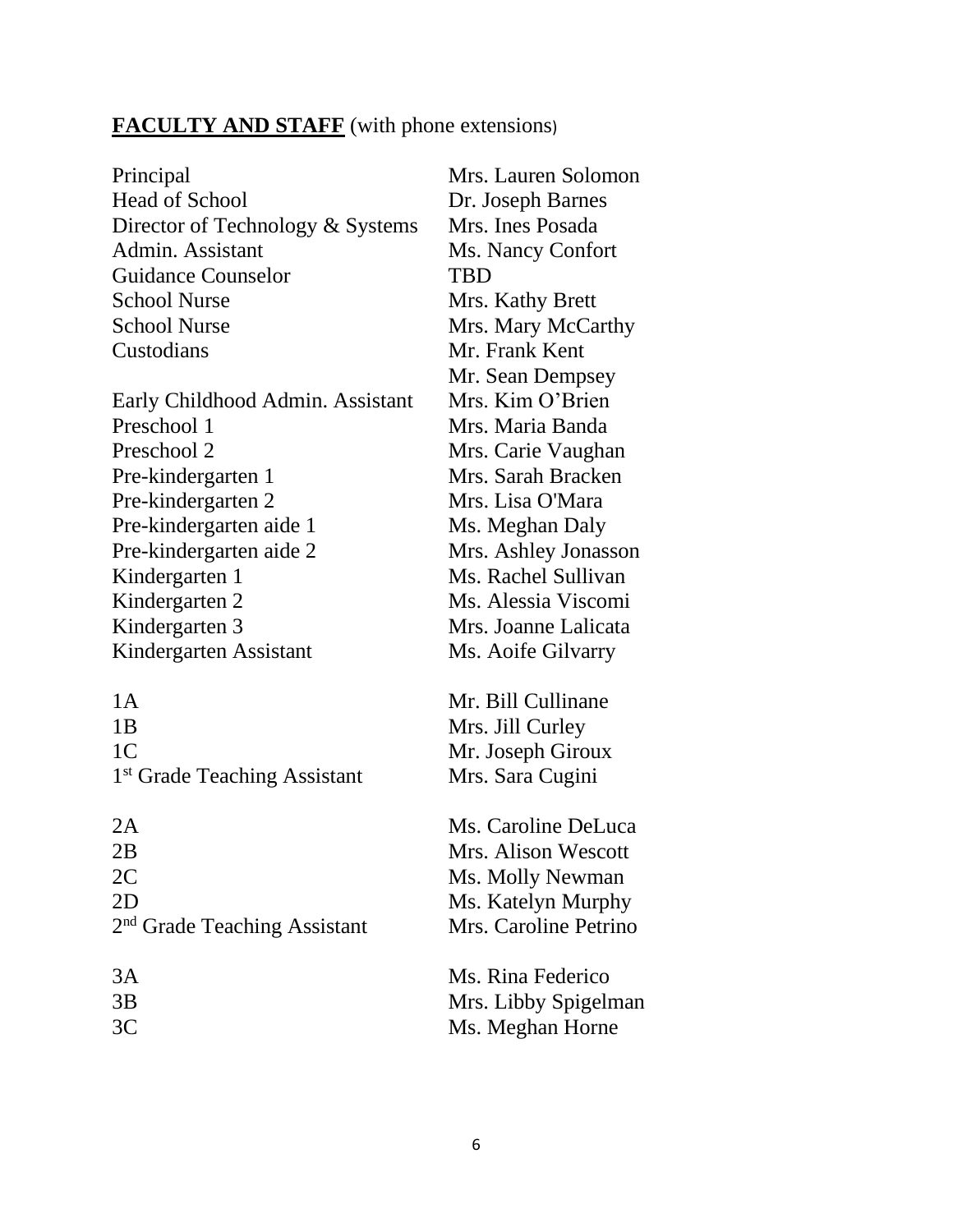<span id="page-6-0"></span>

| 4A                                  | Ms. Teddi Cowden      |
|-------------------------------------|-----------------------|
| 4B                                  | Mr. Kevin Rodis       |
| 4C                                  | Ms. Marissa Balsamo   |
| 5A                                  | Mrs. Kristen Fiumara  |
| 5B                                  | Mrs. Maryann Dawson   |
| 5C                                  | Mrs. Susan Howard     |
| 6A                                  | Mr. Michael Kiessling |
| 6B                                  | Mrs. Virginia Topham  |
| 6C                                  | Mr. Tom Hourihan      |
| 6D                                  | Mrs. Annie Peras      |
| 7A                                  | Ms. Courtney McCabe   |
| 7В                                  | Ms. Emily Spence      |
| 8A                                  | Mrs. Mary Corcoran    |
| 8B                                  | Mrs. Bridgid Coyle    |
| Language Arts (Gr. 7-8)             | Ms. Lauren Crispi     |
| Art                                 | Ms. Robin Harris      |
| <b>STREAM</b>                       | Ms. Elizabeth Powers  |
| Phys. Education (Preschool – Gr. 5) | Mr. Phil Beranger     |
| Health $&$ Wellness (Gr. 6-8)       | Ms. Lisa Kavjian      |
| Library                             | Mrs. Mary Ann Brady   |
| Library                             | Mrs. Susan Brady      |
| Music                               | Mrs. Jude Pratt       |
| Spanish (Preschool- Gr.4)           | Mrs. Dina Schlager    |
| Spanish $(Gr.5 - 8)$                | Ms. Courtney McCabe   |
| <b>Learning Center</b>              | Mrs. Meg Schell       |
| <b>Learning Center</b>              | Ms. Melissa Doran     |
| <b>Aftercare Director</b>           | Mrs. Clare Palmatier  |
| Director of Admissions & Mktg.      | TBD                   |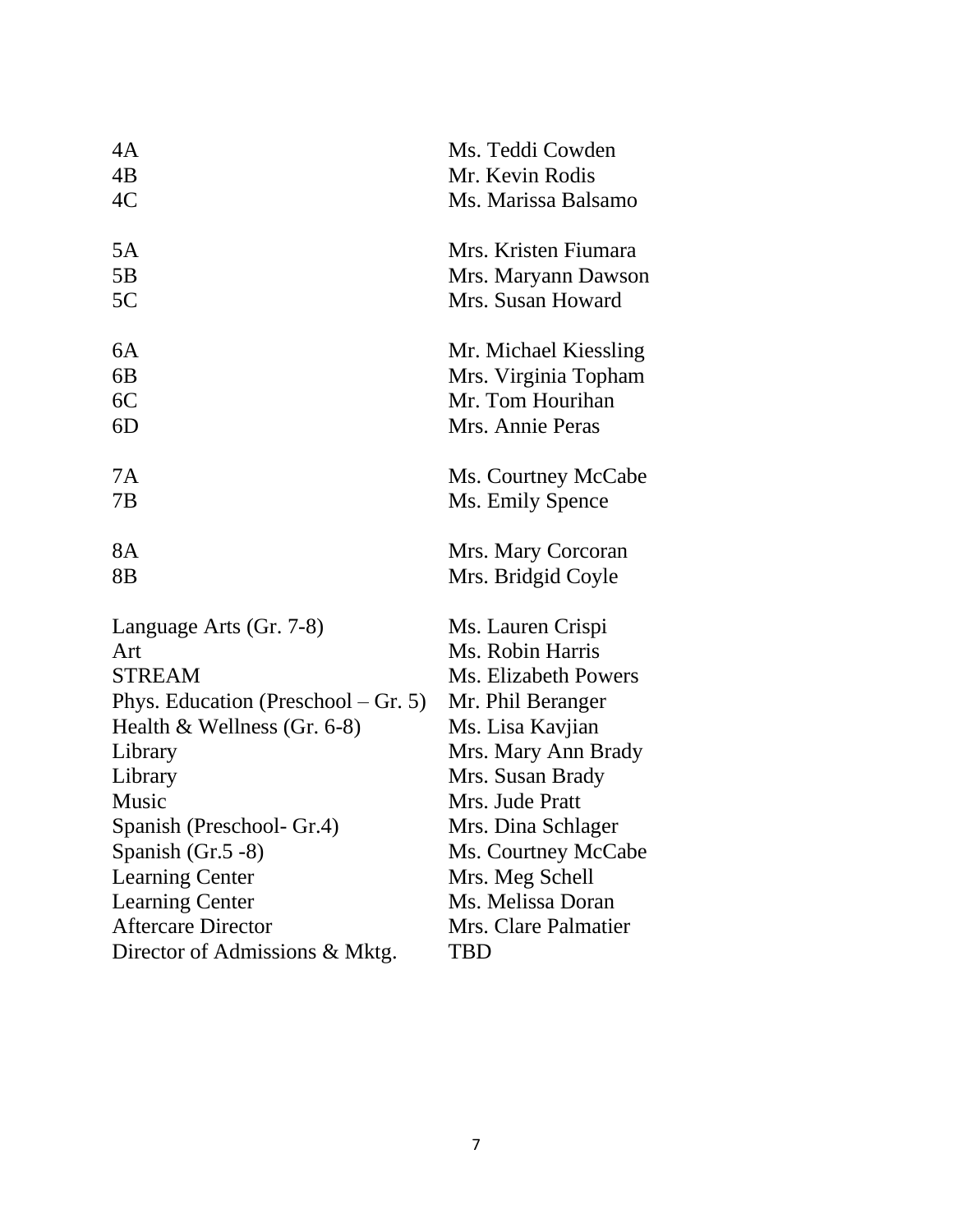## **NON-DISCRIMINATORY POLICY**

#### <span id="page-7-0"></span>**GOVERNANCE**

"The Catholic school is an expression of the educational mission of the parish with which it is associated and of the diocese. Therefore, the pastor is responsible to the Bishop for the administration of the total parish, including the parish school. The principal functions as the chief administrator of the school and is a member of the parish staff. Regular and open communication between the pastor and the principal is essential.

Just as the parish council serves with the pastor on behalf of the total community, so the parish school board serves with the principal for the good of the school community. Today's Catholic school principal, with the many demands which are made, needs assistance from a group of people who are committed to the Catholic school and are willing to work for the good of the school and parish." (Archdiocese of Boston School Consultative Board Guidelines, pg1)

#### *PASTOR*

"The pastor is the canonical administrator and spiritual leader of the parish. He is the one who empowers the people to act in a consultative manner. The pastor is the agent of the civil corporation and the enactor of local policy." (Archdiocese of Boston School Consultative Board Guidelines, pg. 7)

#### *PRINCIPAL*

"The principal is the spiritual and instructional leader of the school and is responsible for the operation of the school program. The principal's responsibilities are assumed in accord with Archdiocesan and local policies"

#### *SCHOOL CONSULTATIVE BOARD*

Archdiocesan Policy 5110 states: "Each school in the Archdiocese of Boston should establish a school consultative board to aid the pastor and the principal in developing and implementing local school policies."

Saint Joseph School has assembled a consultative board to advise the pastor and principal on matters of school policy, finance, advancement, maintenance, public relations, and marketing.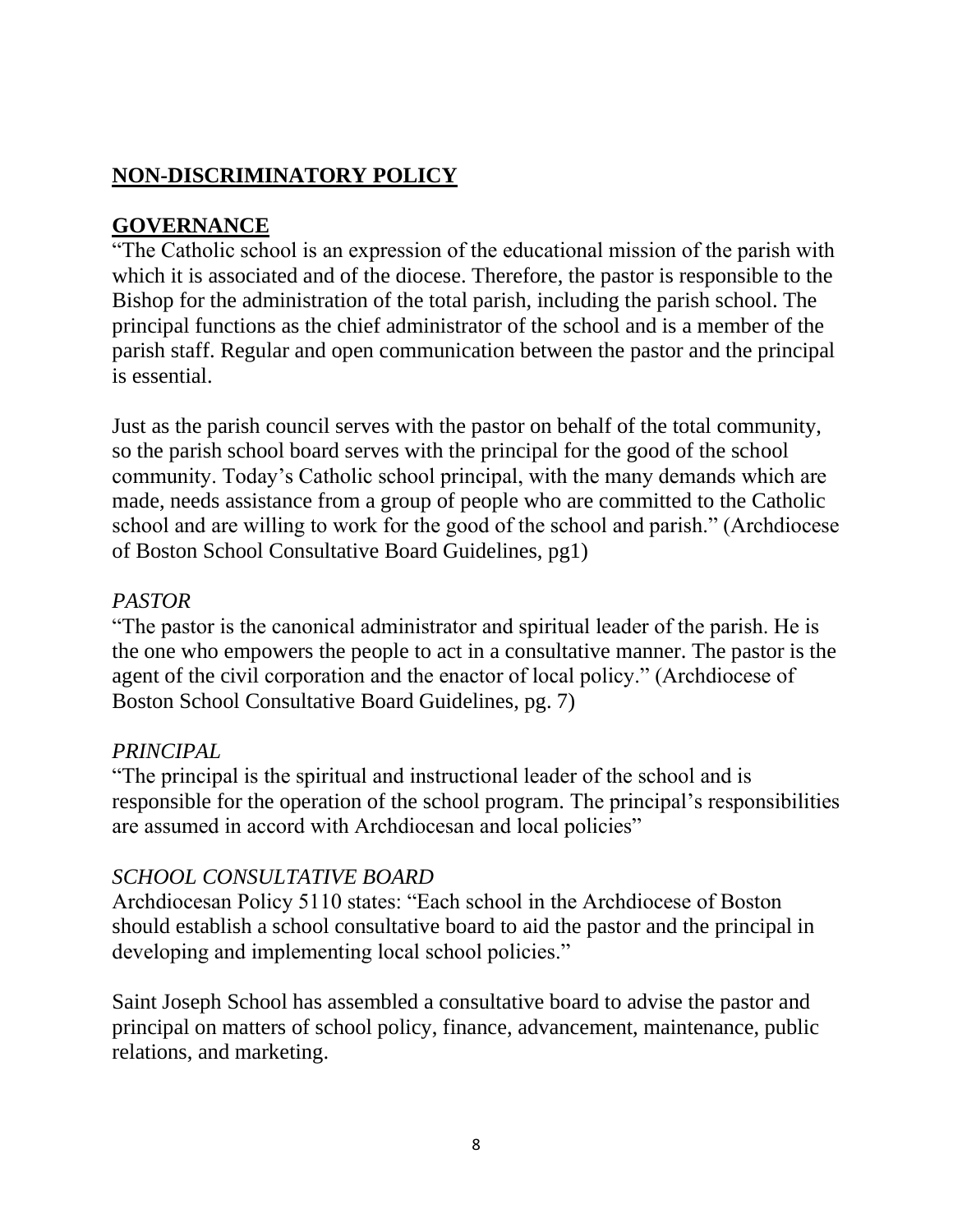Members will be sought who have expertise in the areas of finance, curriculum, advancement, building maintenance, and parent volunteerism. Members will serve three-year terms.

The consultative board acts as a unit. Individual members are not authorized to speak on behalf of the board, school, pastor, or principal. The board will choose its officers, a chairperson, who will be responsible for setting the agenda, and a secretary for recording minutes and disseminating information when needed.

Meetings will take place at regular intervals throughout the school year. The pastor or principal may call special meetings should there be a need.

## <span id="page-8-0"></span>**POLICIES AND PROCEDURES**

#### **ATTENDANCE POLICY**

The school must be notified if a child is to be absent. There are two ways you may go about reporting your child(ren) absence. You may either send an email or leave a voicemail. The email address is: [attendance@saintjoes.com,](mailto:attendance@saintjoes.com) or please call the office by 8:00 a.m. to report your child's absence. Simply dial: 781-444-4459 (press 1, then 2) and follow the instructions on the recording. Parents should notify the teacher in writing if you know of an absence in advance. Preschool, Pre-K and Kindergarten parents should also call 781-444-4459 ext. 151 to report an absence.

Absent students must complete homework assignments and test "make-ups". If a student is absent for **one day** only, it is **not necessary** to send for the homework assignments for that day. When the student returns to school the next day, he/she may get the assignment. When absence exceeds five days, arrangements may be made to get assignment(s) at **dismissal**.

Teachers will assist students with make-up work for appropriate absences, but it is the responsibility of the student to request such help and to submit all assigned work. When a student is absent due to suspension, the teacher is not required to send home books and give assignments.

After a student has missed an accumulation of seven days in one trimester, the parent/guardian may be contacted to confirm the number of absences as a reminder of the potentially serious consequences of extended absences.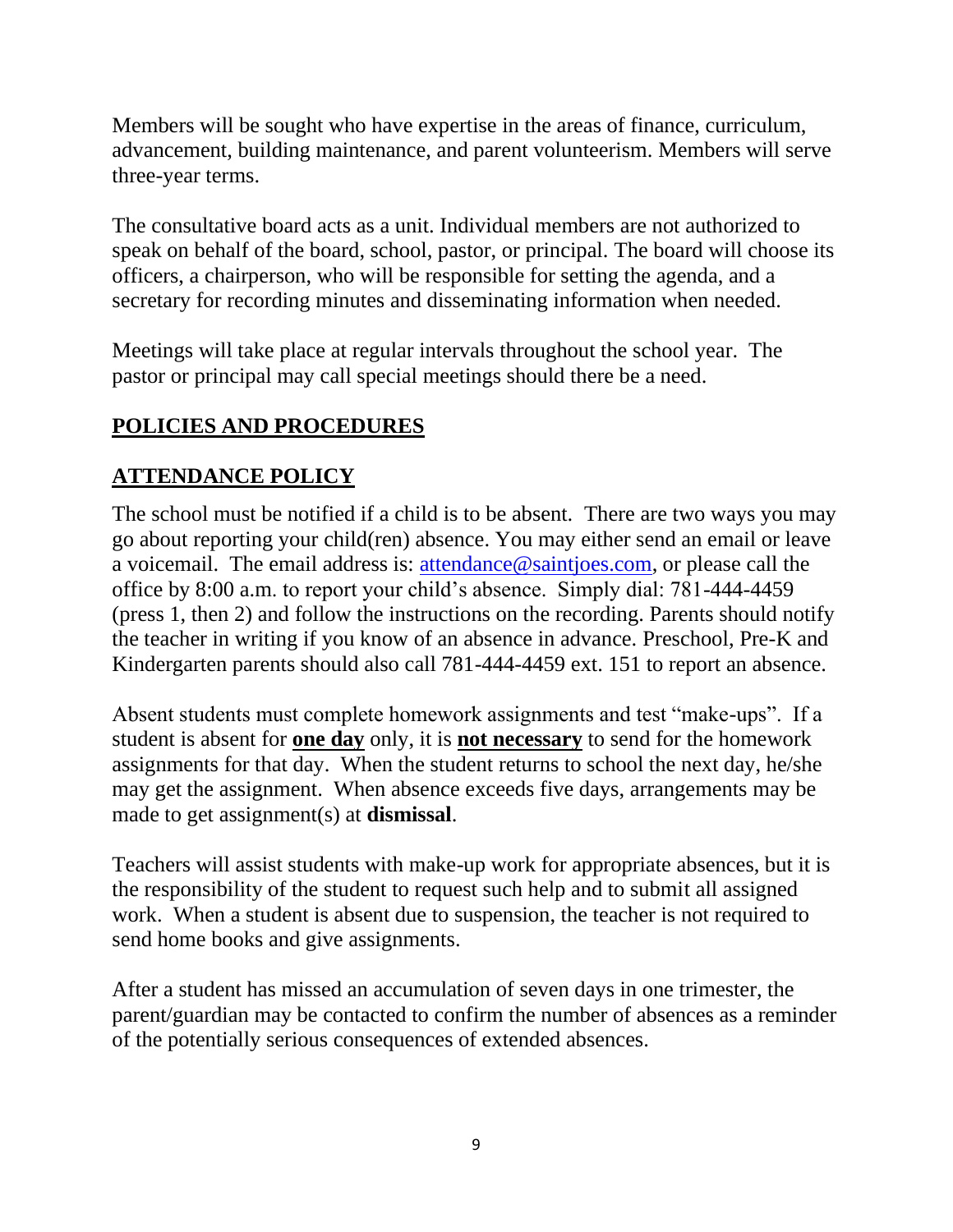After ten days, a conference may be held with parents, school counselor, principal, Head of School, and teachers to discuss causes and remedies for the absenteeism.

When a student misses 21 days a year without serious reason *(e.g. serious illness)*, then an incomplete may be given at the end of the year and the student may be required to either attend summer school or repeat the year depending upon the effect the absenteeism has on the student's performance.

A student who is absent from school **MAY NOT** participate in any after school program.

**Family Vacations:** Families are strongly encouraged to schedule family vacations during school vacation weeks. Absences before and after vacation week and/or during non-vacation weeks disrupt the learning process for the individual student and the class at large. Students who are absent for vacation reasons may not receive assignments, take home textbooks, and may not be allowed to make up any missed assignments, tests, or quizzes. Teachers are under no obligation to give this work in advance.

#### *TARDY POLICY*

Please notify the school in advance if you know your student will be tardy and his or her approximate time of arrival. Students should report in at the 90 Pickering Street entrance/office before heading to their classrooms.

Students are considered officially tardy after 8:15 a.m.

#### *RELEASING STUDENTS*

Orthodontist appointments may be made during school hours. Other dental and medical appointments should be scheduled after school hours except for emergencies.

A student will not be released from school during the school day without the written or e-mail request of a parent or guardian. Students will be released only to parents or to one authorized by them. Parents report to the 90 Pickering Street office to pick up students as they will be dismissed from there only. Should a student return to school prior to the end of the school day, he or she should sign into the main office before returning to class.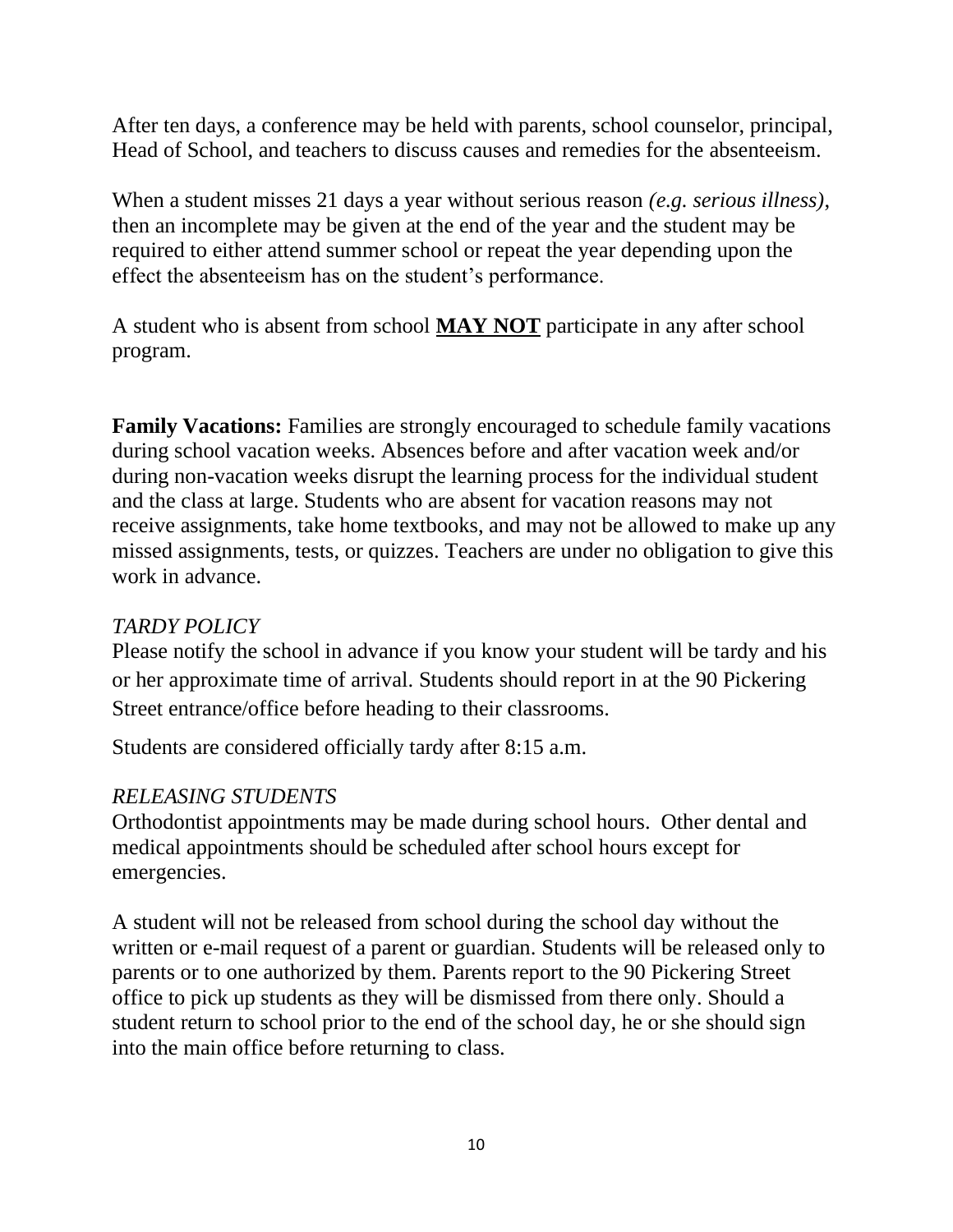#### *VISITS TO SCHOOL*

For the safety of all in the building, all visitors *(including parents)* must report to the front office and sign in and wear a visitor's badge while in the building. Any parent wishing to visit a classroom must make arrangements with the teacher prior to the visit.

## **After the first day of school, parents are asked to refrain from escorting their child to their homeroom.**

## <span id="page-10-0"></span>**SCHOOL UNIFORMS**

School uniforms promote a sense of school identity and community. We expect students to be in full uniform daily except for identified free dress down or "tag days." Uniforms with the former Monsignor Haddad Middle School colors and logo are no longer acceptable as part of the official school uniform.

#### **Please Note: Preschool and Pre-K students are required to wear a modified school uniform. Please see the Early Childhood Building Handbook for details.**

**GIRLS**: Plaid jumpers with white peter-pan style blouses. Girls may also wear a plaid skort (skirt for 6-8 grade) or khaki shorts, with a navy logo polo shirt throughout the year. Skirt length must not be higher than 1.5 inches from midknee.

They may wear navy or white knee socks, ankle socks, or tights. Girls are allowed to wear navy leggings during cold weather. Girls also have the option to wear khaki uniform pants.

**BOYS**: Khaki pants and a navy logo polo shirt. Boys may wear shorts from the first day of school until November 1st and after April vacation. The Saint Joe's fleece or navy sweater are the acceptable outerwear.

**SWEATERS:** worn in class **must** be navy blue for both boys and girls or the navy fleece full zipper jackets or vests *(with school emblem)* may be worn. Fleece half zipper pullovers with the school emblem may be worn.

**GYM UNIFORMS:** Regulation gym uniforms will be worn by all students in grades K-8 in place of regular school uniforms on gym day.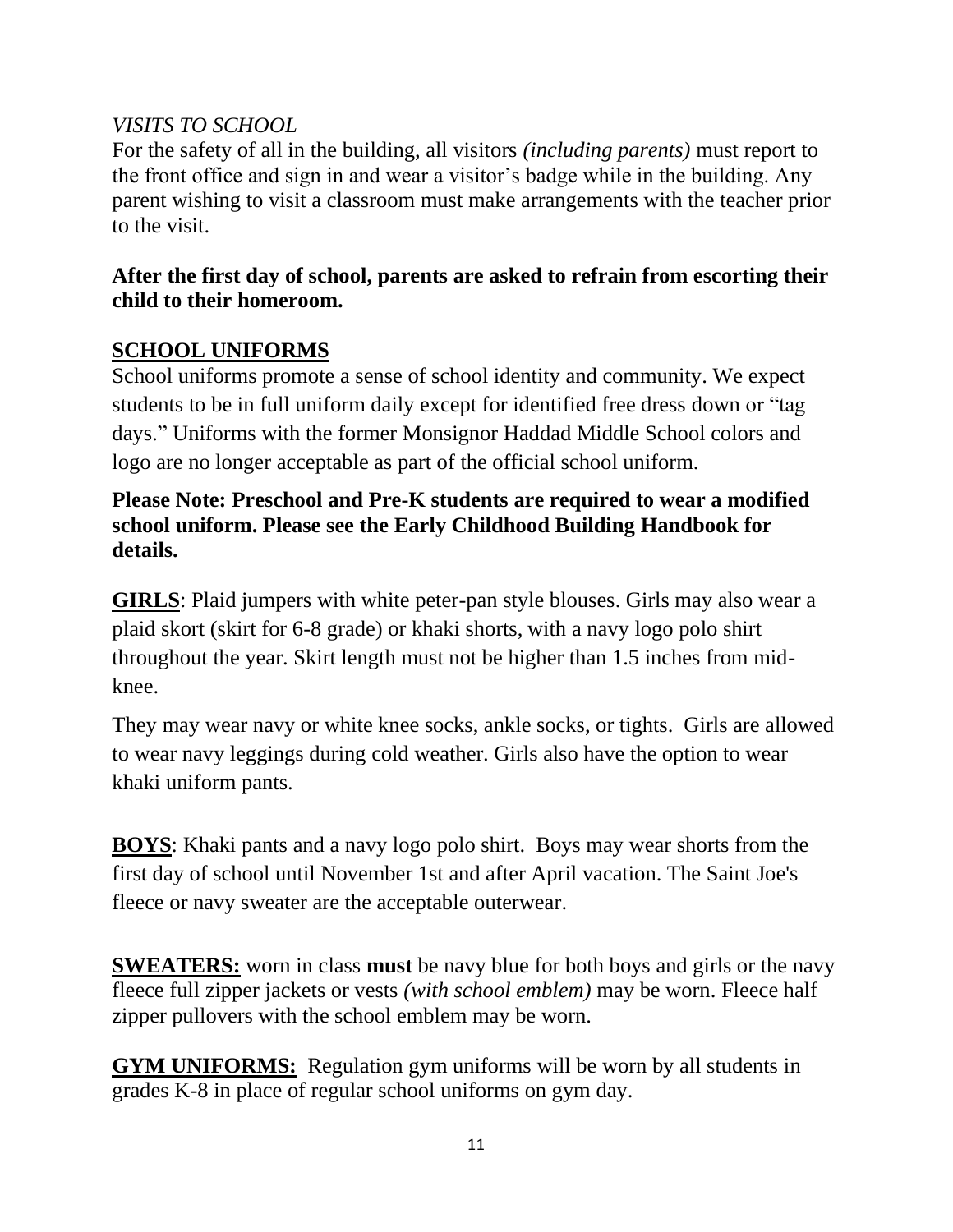- Navy blue nylon shorts with school emblem
- Navy blue sweatpants or navy yoga pants with school emblem
- A Saint Joseph School light gray tee shirt with school emblem and/or a navy sweat shirt with school emblem

•Socks and sneakers.

- Uniforms must be ordered from Land's End and have the logo "screened" or "sewn" on.
- You may not add your own logo to the gym clothes.

Uniform pieces must be purchased through:

Land's End Co. **1-800-469-2222** or visiting our custom online shop. Our preferred school number is **9000-5442-0**

JB Pride. <https://www.jbprideuniforms.com/> **1-844-527-8643** School code is 101.

#### **SCHOOL POLICY FOR MAKE-UP, JEWELRY, POLISH, HAIR LENGTH & COLOR, ETC.**

During school hours, make-up, foundation, blush, etc. may **NOT BE WORN**. Regarding jewelry, pierced earring studs only and one chain necklace may be worn. Long necklaces, layers of necklaces, or layers of bracelets may **NOT** be worn. Long drop earrings or loop earrings may **NOT** be worn.

Boys may not wear earrings.

Apple watches or other watches/devices with Wi-Fi access etc. may **NOT** be worn.

Students may not color their hair with unusual colors. Students may not wear their hair in unusual styles. Length of boys' hair must be above the collar. (All guidelines will be determined by the principal.)

## **ELECTRONIC DEVICES AND CELL PHONE USAGE**

The use of cell phones by students is prohibited during, before, and after school hours in the school building unless the student has the permission of a teacher or a staff member. The student must stay with the teacher or staff member while they make the call or text.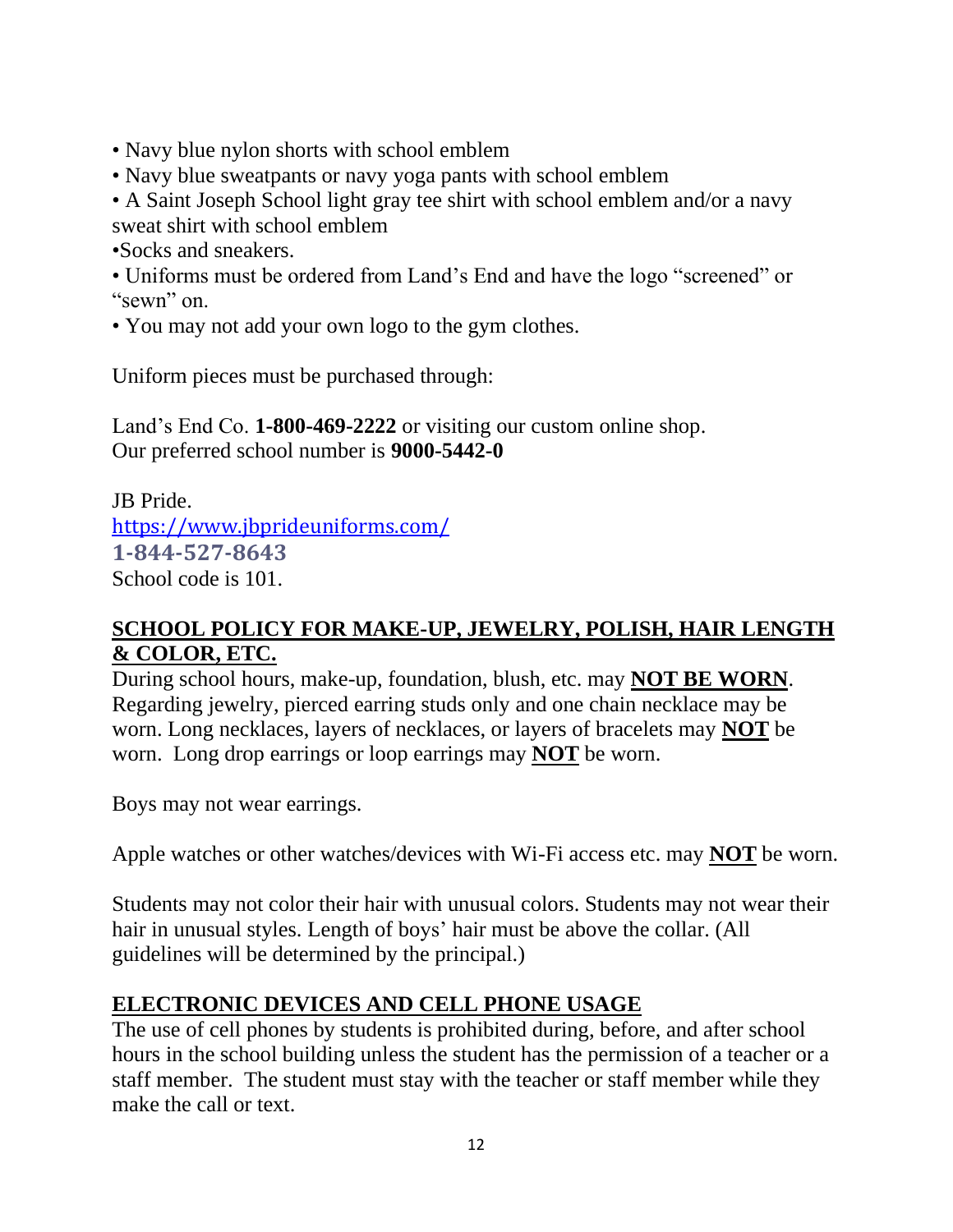Students are required to keep their **cell phones in their locker, shut off for the entire school day.** Their phones should be placed in their backpack, when preparing to leave school. Students should not be carrying their phones while they are still in the school building. If the student is observed using a cell phone in the building, without permission, the cell phone will be confiscated and the parent will have to pick it up in the principal's office.

**Cellphones are prohibited from use during school trips.** Students may use a digital camera or "throw away camera" for picture taking on school trips. Cellphone cameras and electronic tablets are NOT allowed. Exploratory week trip media usage will be addressed prior to the trips.

**A general rule: No electronic devices are permitted in school**. This includes electronic gaming devices, tablets and readers. If a student has an electronic device, it will be taken to the office where a parent or guardian will be contacted.

#### **FIDGET TOYS**

Students are **NOT** permitted to bring "fidget toys" to school unless it is approved by the principal, school counselor, and teacher.

#### **BOOK BAGS**

Book bags or backpacks are necessary to transport books to and from school. In school, backpacks must be stored in the student's locker or in the location specified. Opportunities during the school day are scheduled for students to visit their lockers to drop off and retrieve books. Smaller "switching bags" for students in grades 5-8 will be provided by the school.

#### <span id="page-12-0"></span>**HEALTH SERVICES**

Nursing services are provided for Saint Joseph School by one full-time registered nurse and one part-time registered nurse. Medical guidance is offered by a volunteer physician from Saint Joseph Parish. State mandated health screenings are provided for students in the following areas: vision, hearing and scoliosis.

#### *MEDICATION POLICY*

Should your child need medication during the school day, parents must follow these procedures. Our school requires that forms must be on file before we begin to give any medicine at school. Forms may be obtained in the health office. No medication should be with a child.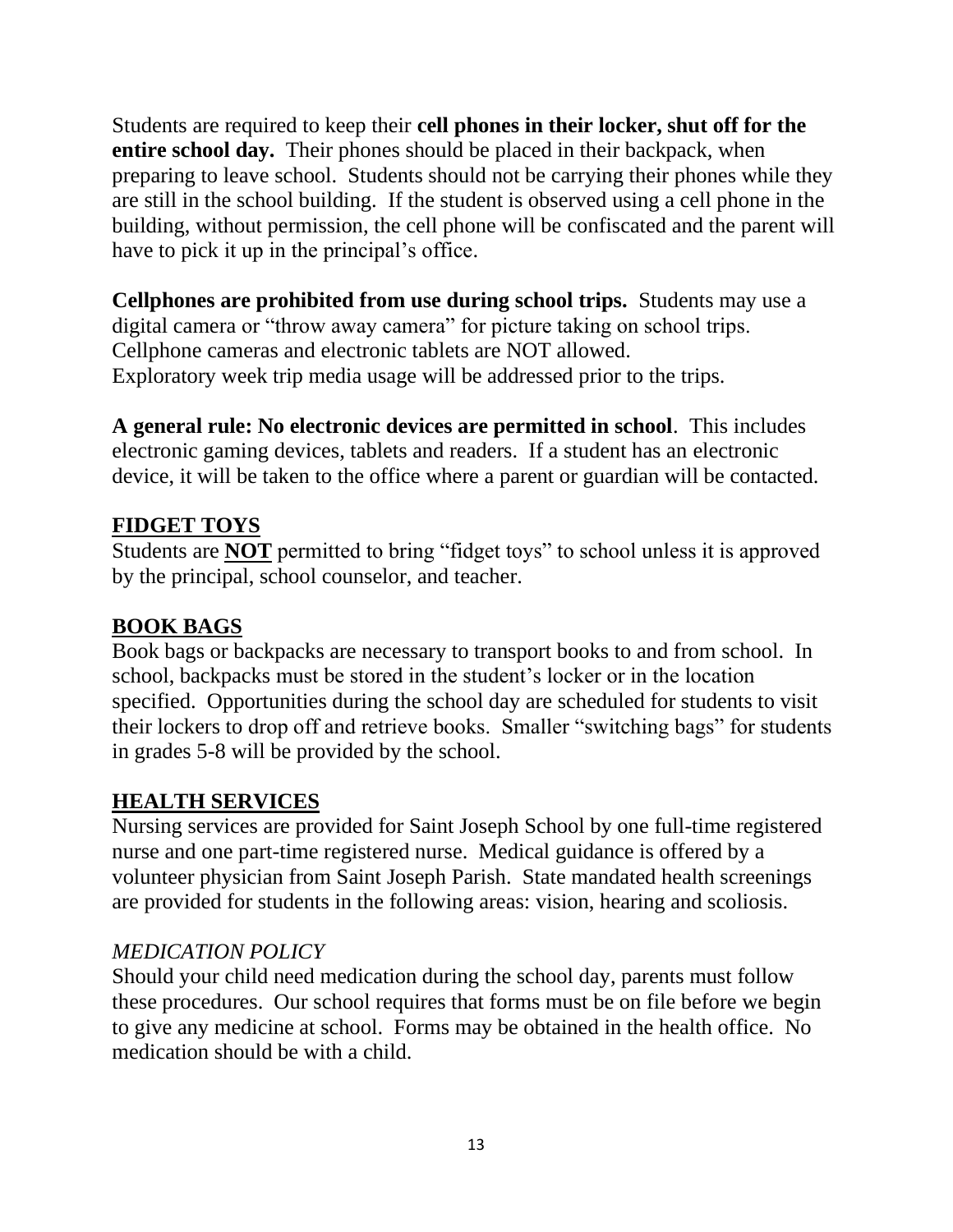#### *DAILY MEDICATION AND STANDING ORDERS FOR OCCASIONAL MEDICATIONS (INCLUDING INHALERS AND OVER-THE-COUNTER DRUGS):*

These may be given if a consent form signed by the parent or guardian **and** a signed medication order form from your child's physician or nurse practitioner is on file. This order must be renewed as needed **and** at the beginning of each academic year. No more than a thirty-day supply of medicine should be delivered to the school.

#### *MEDICINES 10 DAYS OR LESS*

These may be given if medicine is in the original pharmacy bottle and parents have signed the appropriate forms in the office. Your child's physician does **NOT** need to sign this.

All medicines should be delivered to the school in a pharmacy or manufacturerlabeled container by the parent or responsible adult whom you designate. Please ask your pharmacy to provide separate/duplicate bottles for school and home use.

Over-the-counter medications **WILL NOT** be dispensed unless the parent and doctor sign the appropriate forms.

#### *MEDICATION/FIELD TRIP POLICY*

In the event of a field trip, the school will delegate and train an appropriate person to administer the medication.

#### *RETURNING TO SCHOOL*

Students may return to school **AFTER** 24 hours of:

- 1. being fever-free
- 2. beginning an antibiotic medication regime
- 3. being properly treated for strep throat

#### <span id="page-13-0"></span>**BEHAVIORAL EXPECTATIONS**

The primary goal at Saint Joseph School is to help its students grow spiritually, intellectually, physically, and socially in a safe, nurturing Christian environment. Consideration for the rights and well-being of others, cooperation with all members of the school community, which includes staff, students, and parents, and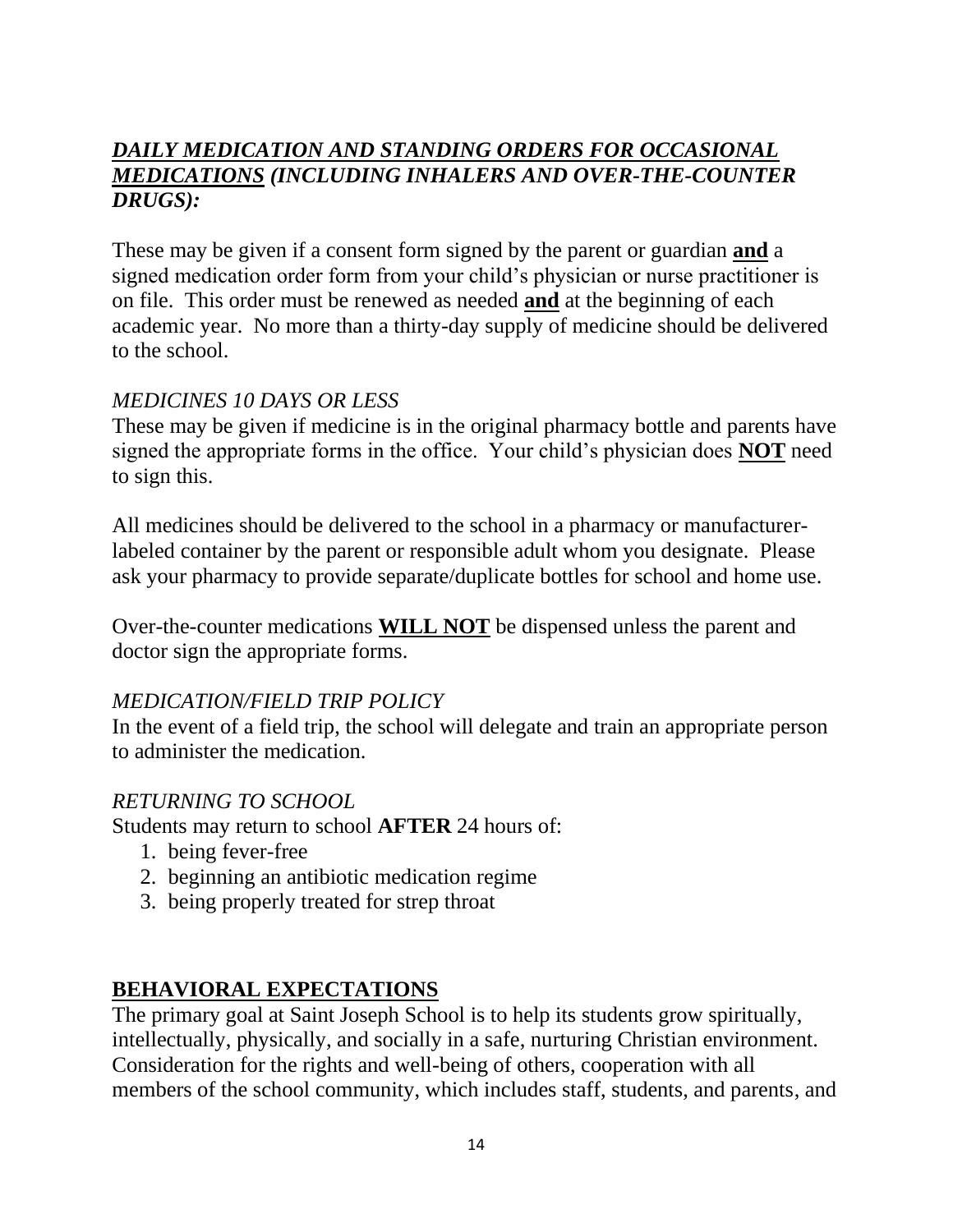respect for oneself and others are the basic principles guiding behavior at Saint Joseph School. Conduct unbecoming of a Christian student will result in a disciplinary action. Standards of behavior go beyond the school day and school ground, to whenever a child is identifiable as a student of Saint Joseph School. This applies to field trips, extra-curricular activities, social-media, and commuting to and from school. Students dressed in a Saint Joseph School uniform may be accountable for actions outside of the school day.

An atmosphere that is conducive to appropriate educational, emotional, personal, and spiritual growth requires mutual respect and cooperation on the part of the school community.

By registering at Saint Joseph School, a parent accepts and supports the disciplinary philosophy and the school's expectations of each student and thereby agrees to foster behavior in his/her child conforming with this philosophy.

Disobedience and misconduct in school, during school activities, while riding the bus, or any serious infraction occurring outside of school will be cause for disciplinary actions. The school has an internal policy on how an issue will be handled depending on the circumstance*.*

Students may not use cell phones during the school day. Students should also not have kindles, personal iPads, or Apple watches in school.

#### *ISSUES IN THE CLASSROOM*

**Parents should discuss issues or concerns about student performance first with the child's teacher. If further discussion is required, the parent, teacher, counselor, principal, and Head of School will meet to discuss the issue and possible resolutions.**

#### *STUDENT BEHAVIOR*

- **1.** Respect for others must be maintained at all times.
- **2.** Students are responsible for the proper care of all school materials and property.
- **3.** Students are responsible for replacing lost school articles and for compensating any damage to school property, books, etc.
- **4.** Students are responsible for taking good care of textbooks and workbooks.
- **5.** Students are responsible for maintaining an assignment notebook.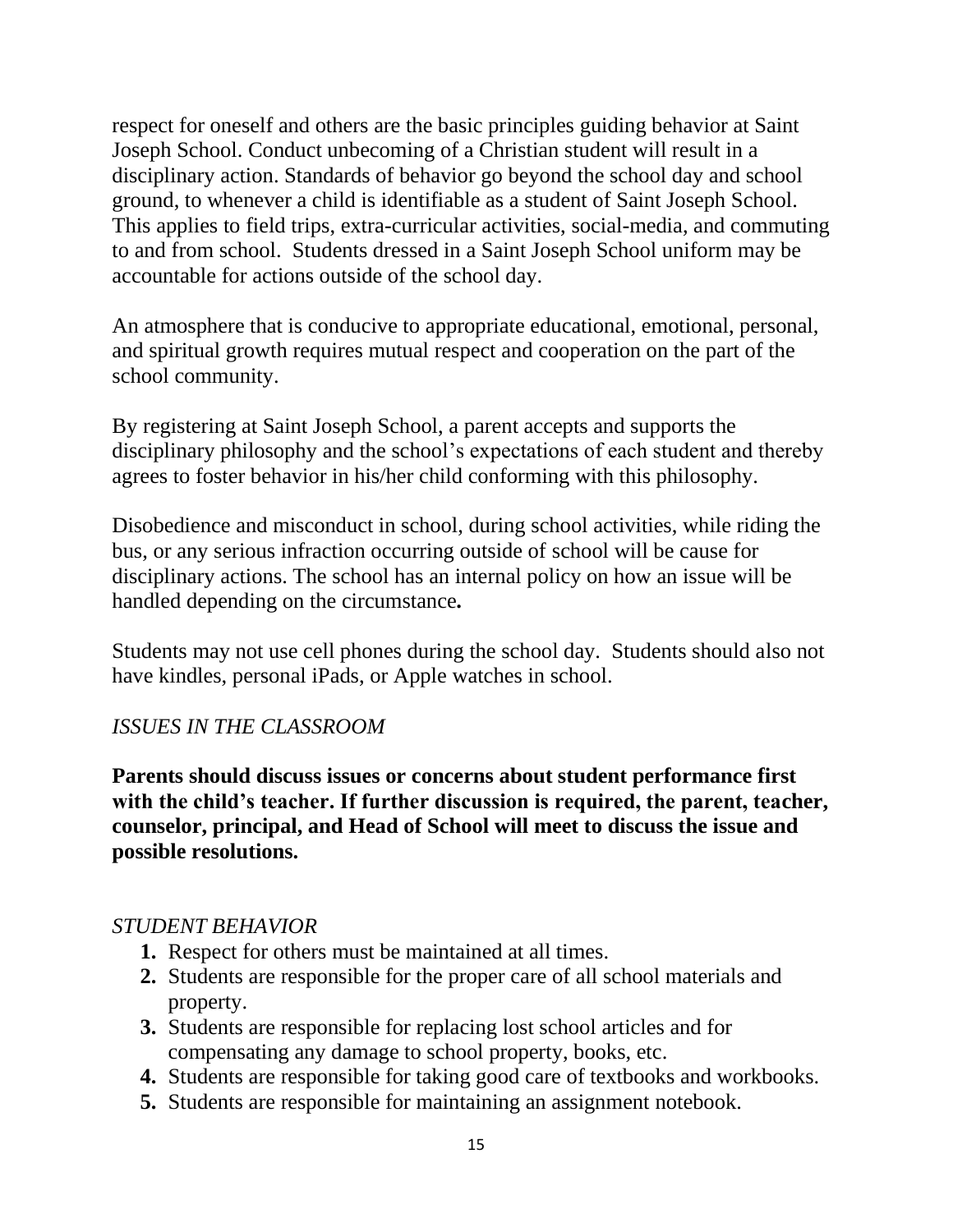- **6.** Gum-chewing is prohibited on school property.
- **7.** Articles which may be either hazardous to the safety of others or which may interfere in any way with school procedures are strictly forbidden.
- **8.** Money or valuables should not be left unattended.
- **9.** All payments brought to school must be in an envelope which is clearly marked with the student's name, classroom, the purpose, and the amount.
- **10.**Any unlawful act happening on school grounds or on buses makes the responsible student subject not only to any penalties which a court might prescribe, but also to suspension or dismissal from Saint Joseph School.
- **11.**There is one critical difference between public and parochial schools in the matter of student searches. The 4<sup>th</sup> Amendment by virtue of its interpretation and application through the  $14<sup>th</sup>$  Amendment requires "state action" and Catholic schools are not state agents involved in "state action." The considerable body of search and seizure law that has developed for the public schools is inapplicable to Catholic schools.
- **12.**Courts have fairly and consistently held that the "probable cause" standard for searches is inapplicable to student searches and only "reasonable suspicion" is required. But even this lesser standard does not apply to parochial schools.
- **13.**Parents will be notified immediately when a child becomes ill during school time. We ask that parents not send a child to school if he/she shows any signs of illness.
- **14.**For pre-planned absences or removal of students from school, parents must notify the teacher and school office in advance.
- **15.**Use of electronic devices, including cell phones, are prohibited during school hours and before and after school activities, unless specifically authorized by a teacher or an administrator. Acceptable use policies are included as addendums to this handbook and must be signed and returned.

#### *INFRACTIONS*

As it is impossible to anticipate every possible occurrence, this list is intended to act as a guideline of infractions that warrant disciplinary action. These types of disciplinary offenses include, but are not limited to:

- 1) Academic Dishonesty *(copying another student's work, plagiarism, cheating)*
- 2) Disrespectful conduct or attitude
- 3) Misuse or destruction of school property or that of others
- 4) Lack of adherence to individual classroom rules
- 5) Continued failure to observe uniform code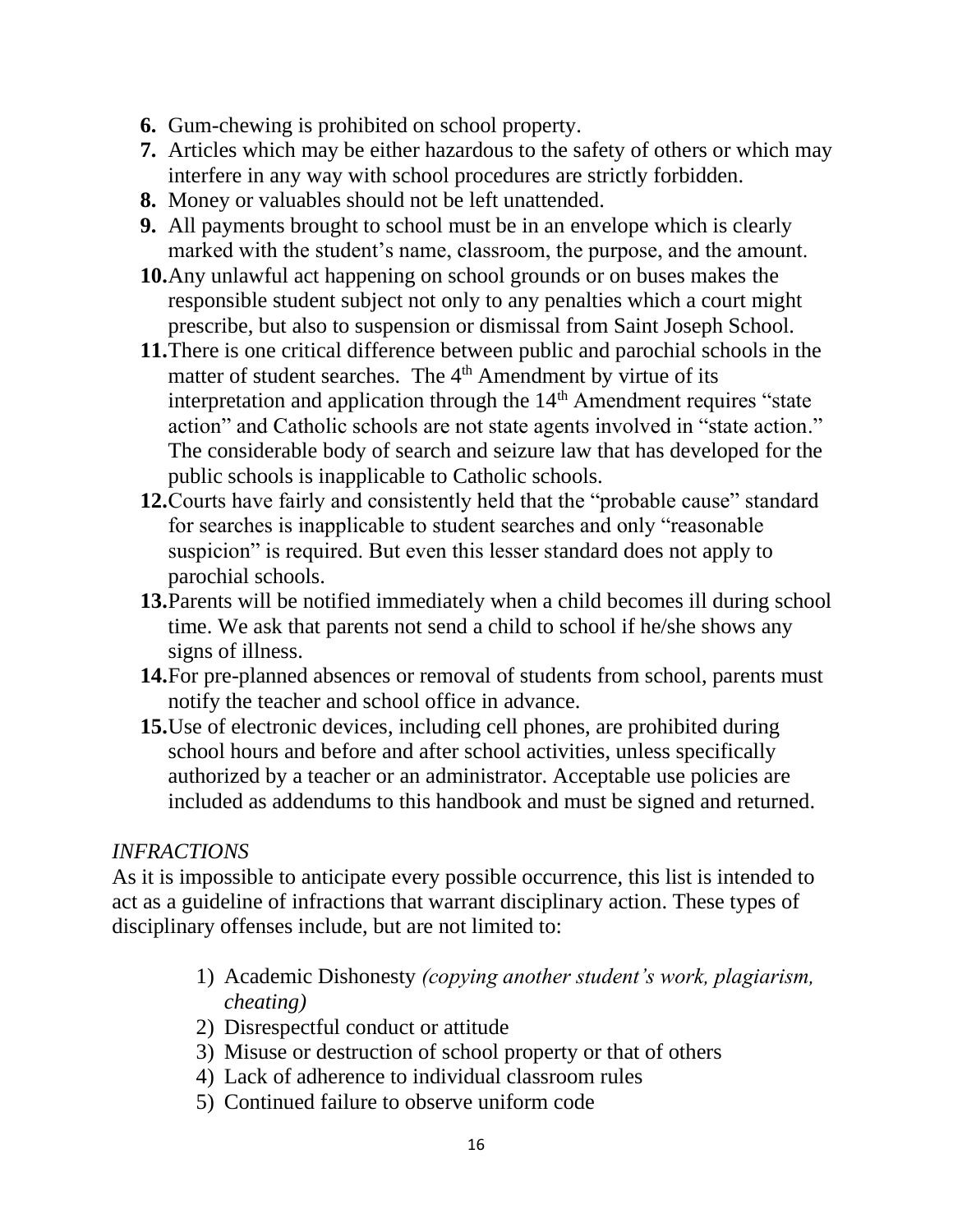- 6) Lack of adherence to adult directions and requests
- 7) Disruptive behavior *(inappropriate interruption while others are speaking, passing notes during class, etc.)*
- 8) Forgery of parent/guardian signatures
- 9) Leaving school grounds without permission

More serious infractions may result in detention, suspension, or expulsion of a student. If needed, further disciplinary action may be determined by the principal. More serious infractions may be, but are not limited to:

- 1. Physical altercations
	- a. Foul language, gestures, or actions
	- b. Harassment of fellow students\*
	- c. Stealing
	- d. Drug or alcohol use/abuse
	- e. Vandalism of any kind
	- f. Tampering with school computers
	- g. Bullying behaviors including cyber bullying *(see below)*
	- h. Threats of any kind (verbal, written, cyber, drawn, or implied) will be responded to immediately.
	- i. Smoking/vaping
	- j. Stealing
	- k. Possession of weapons, including small pocket knives and water guns

\*Harassment takes many forms and may be transmitted through any type of media**.** 

#### **The school Administration reserves the right to initiate the appropriate level of disciplinary response, depending on the nature and severity of the infraction, as well as the age of the student**.

#### <span id="page-16-0"></span>**DISCIPLINE PROCEDURE**

Because of the wide-range of possible infractions and the individual seriousness therein, we have outlined two steps of suggested procedural response. As always, the Administration reserves the right to determine the most appropriate response.

#### <span id="page-16-1"></span>*Step One –*

Infractions of classroom rules will be initially responded to by the teacher. Understanding that the classroom teachers have the best "pulse" on student behavior and social issues/conflicts, each teacher will clearly define his/her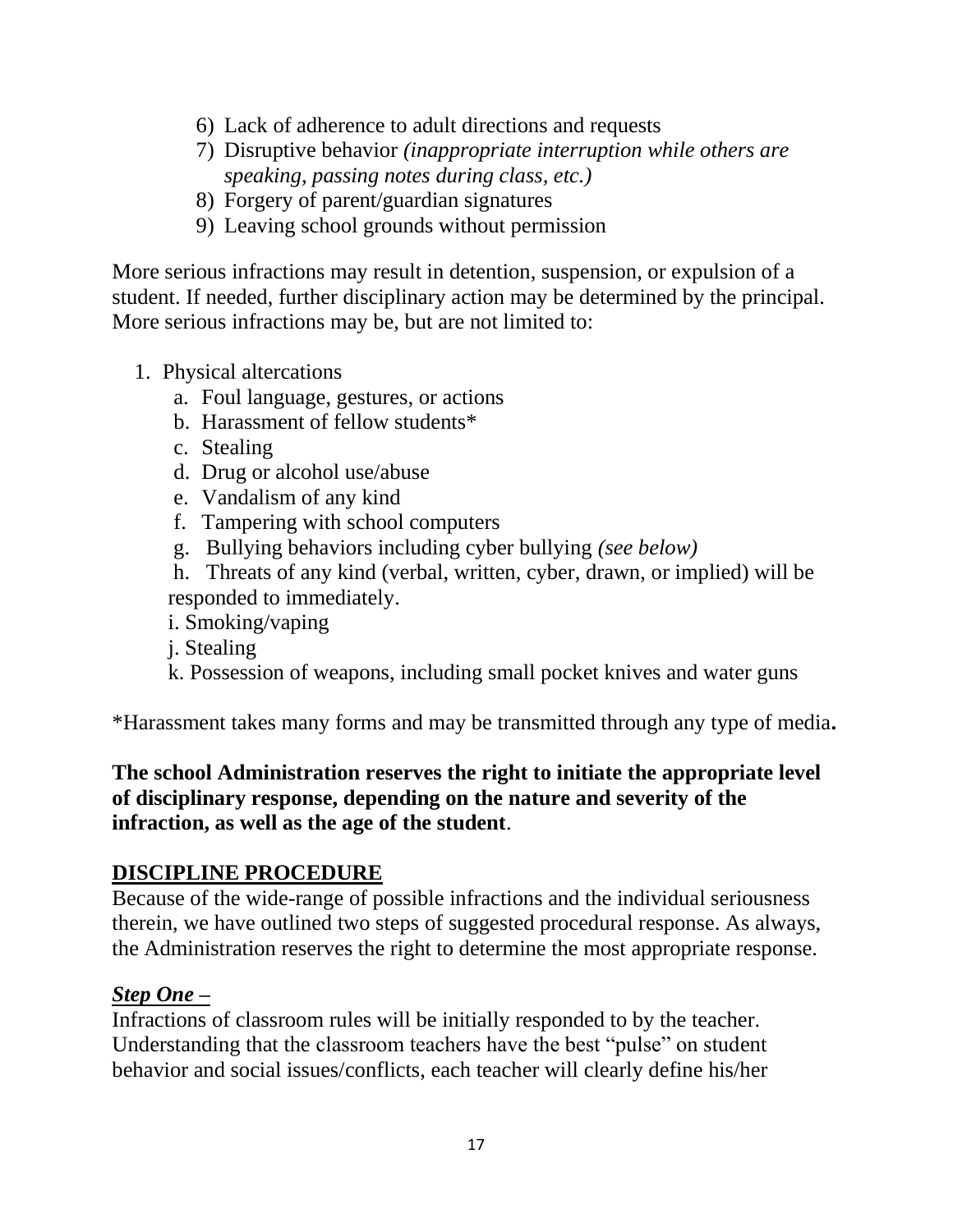behavioral expectations guidelines (and consequences), based on the age appropriate, developmental maturity of their students.

Initial consequences will be established by the teacher and may include:

- *temporary separation from the class*
- *written apology*
- *use of behavior chart*
- *after school "in-class" detention*

Simply stated, our general style of discipline focuses on **(1)** identifying the conflict **(2)** talking it through with the child(ren) involved **(3)** helping the children make better future decisions. For the most part, this model is effective, and conflicts can be resolved in a timely and effective manner, often with intervention of the teacher.

At times, more significant accountability or consequence is necessary. In these cases, the teacher will contact the parent/guardian, the principal, Head of School, and the school counselor to inform them of the situation. A discipline form may be filled out, sent home to be signed, and filed.

#### <span id="page-17-0"></span>*Step Two –*

In the case of a more serious infraction, the incident will immediately be brought to the attention of the principal, Head of School and/or the school counselor. There will be an investigation of the incident and a determination of an appropriate response. A discipline form may be filled out, sent home to be signed, and filed.

A student may be required to:

- *Apologize*
- *Serve a detention*
- *Make restitution for any damages*
- *Be suspended*
- *Be expelled*

#### *DETENTION*

Students may receive an **After-School Detention** for violation of school rules. Detentions are held on **an assigned afternoon** from **2:40-3:10 or 3:30** (for students from grades 3-8) and are supervised by the assistant principal.

A detention form or discipline form must be signed by the student and his/her parent or guardian and returned to the main office. Participation in extra-curricular activities does not excuse a student from detention.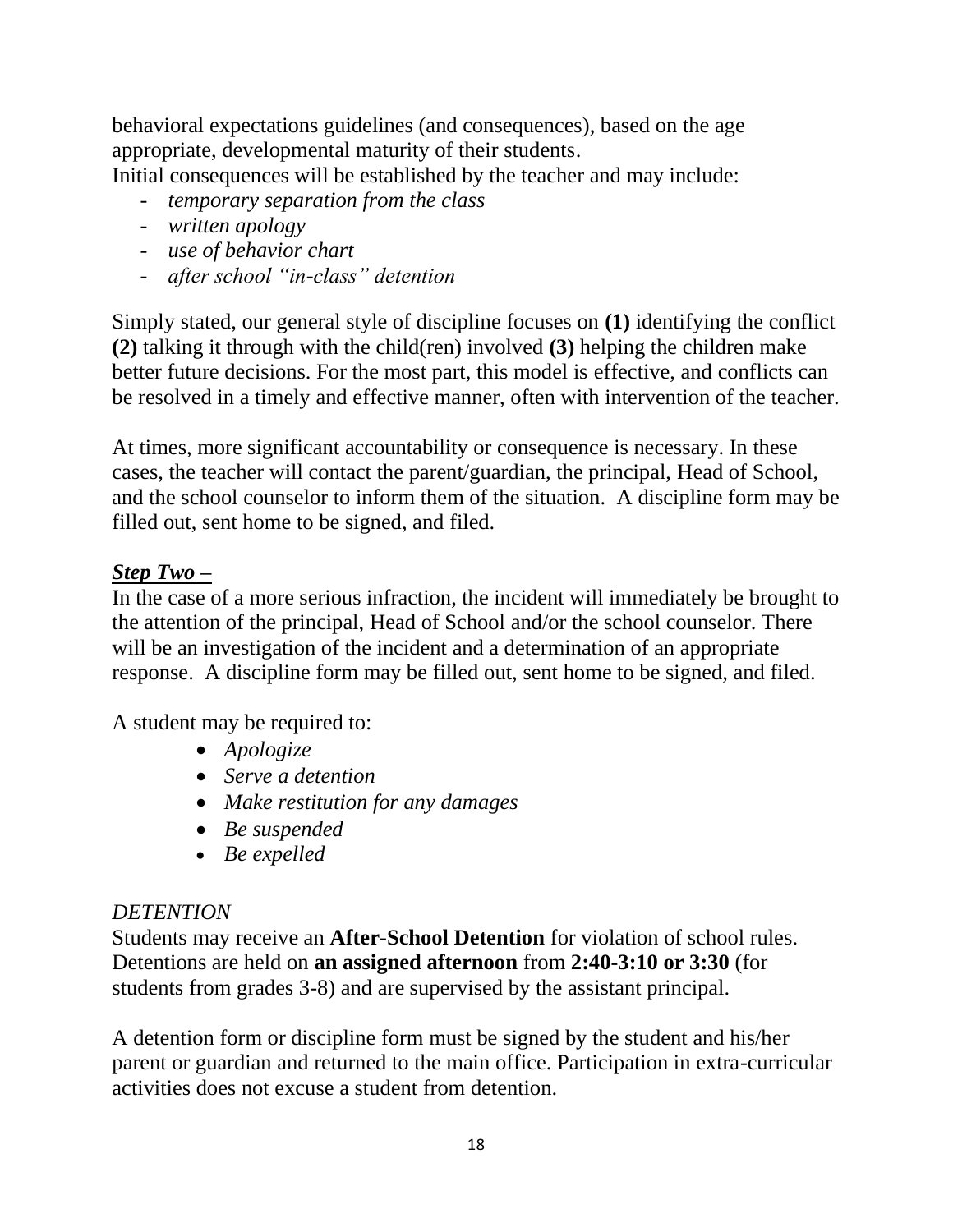Although detention is typically reserved as a consequence for misbehavior, students may receive detention for violation of school uniform code, hallway or cafeteria misbehaviors, and chronic failure to complete homework *(see Homework Policy).*

#### *SUSPENSION*

Suspension is defined as a temporary dismissal of a student from school for up to 10 days. Suspension shall be within the jurisdiction of the school principal. It is to be used only after the school personnel have made reasonable efforts to assist students to adjust to the social and academic requirements of the school environment. The pastor is informed in every instance.

**Out-of-school suspension -** A student who receives a two or more day out-ofschool suspension will not be allowed in the school during his/her suspension. During this time, the student will not be allowed to make up any work and will receive a "0" for missed work. In order for a student to return to school, a formal meeting including the student, parent, school counselor, Head of School, and principal with a signed agreement reinstating the student will need to occur.

**Expulsion -** If a child has been suspended and the inappropriate behavior continues the child may be expelled from the school. The final decision would be made jointly by the pastor, principal, Head of School, and guidance counselor.

#### *BULLYING BEHAVIORS*

*The Steps to Respect Bullying Prevention Program*, which is used at St. Joseph School defines bullying as "unfair and one-sided. It happens when someone keeps hurting, frightening, threatening, or leaving someone out on purpose." This includes physical aggression, threats, teasing, harassment, and exclusion, as well as cyber-bullying. Saint Joseph School **will not tolerate** bullying behavior.

In compliance with the Massachusetts Anti Bullying Law of 2010, Saint Joseph School has developed and implemented a comprehensive Bullying Prevention and Intervention Plan. This plan clearly outlines the school's response plan to any school-related bullying situations. The complete plan is posted separately on the school web-site.

Please review the Saint Joseph School Bullying Prevention and Intervention Plan.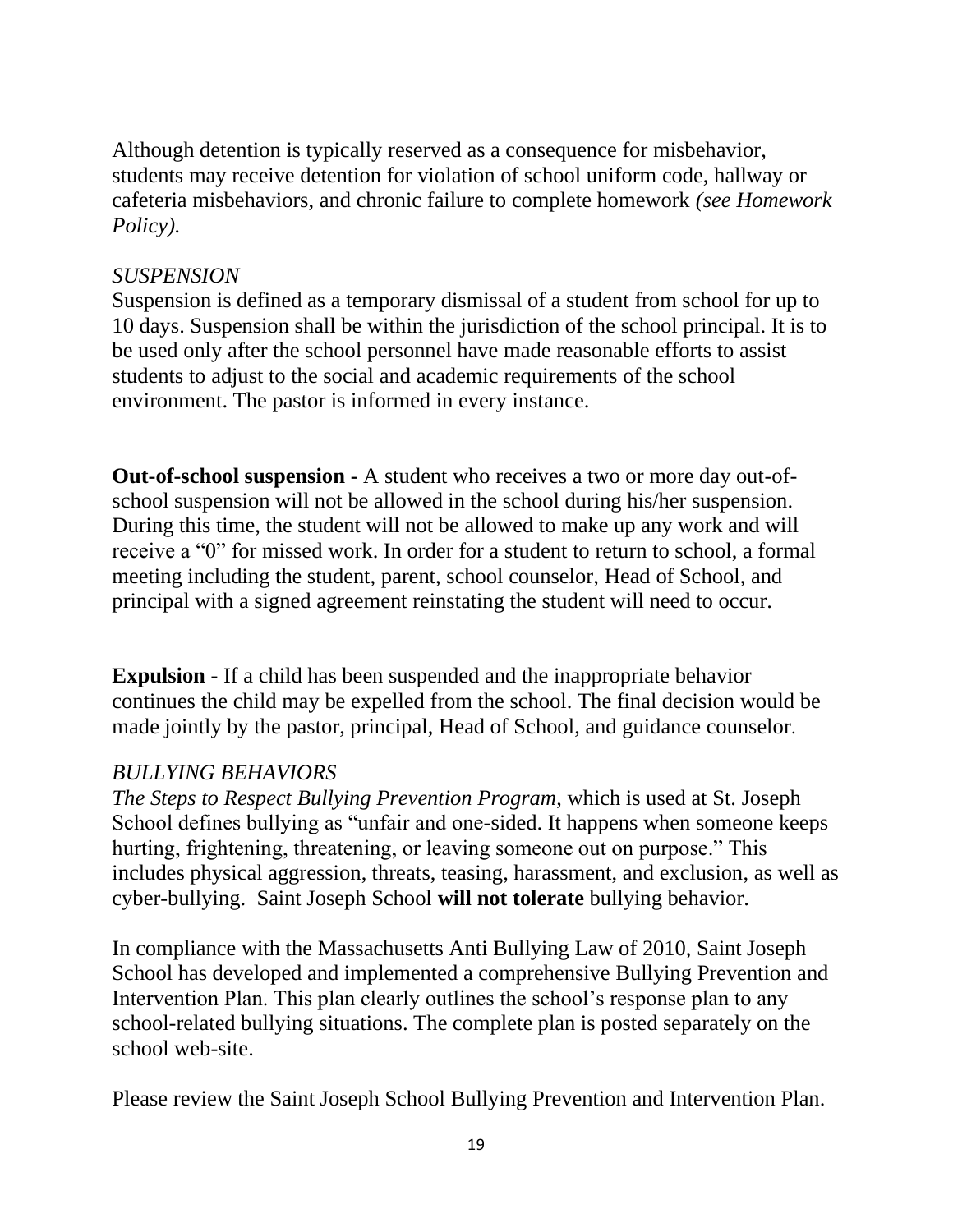#### **BULLYING PREVENTION AND INTERVENTION INCIDENT REPORTING FORMS are available to parents as well as school staff.**

#### <span id="page-19-0"></span>**EMERGENCY PROTOCOLS**

#### *EMERGENCY FORMS*

Emergency forms are sent home at the beginning of the school year so that parents may indicate what telephone numbers are to be used for them at work or at home in case of an illness or injury to a child. Parents are also asked to designate a neighbor or relative who may be responsible for their child in the situation where neither parent may be located at home or at work.

#### *EMERGENCY EVACUATION OF SCHOOL*

In the event that the school must be evacuated for safety reasons, bomb scares, heating problems or hazardous weather conditions, students will be directed to the church. Parents will be notified through our emergency response system. It is necessary, therefore, that adequate information be on file on the emergency forms.

#### <span id="page-19-1"></span>**GENERAL INFORMATION**

| <b>SCHOOL HOURS</b>    |             |
|------------------------|-------------|
| <b>First Bell:</b>     | $8:00$ a.m. |
| <b>Morning Prayer:</b> | $8:15$ a.m. |
|                        |             |

| <b>Early Childhood Building:</b> | $8:00$ a.m. $-2:30$ p.m. |
|----------------------------------|--------------------------|
| Grade 1-8:                       | $8:00$ a.m. $-2:40$ p.m. |

The first bell for students rings at **8:00 a.m.** Students will be considered tardy if they arrive after **8:15 a.m.** and are not seated for prayer.

#### *CHANGE IN REGULAR DISMISSAL PLANS:*

Any and all changes in your child's regularly scheduled dismissal plan must be made in writing to the classroom teacher. This is very important!

#### *DISMISSAL/FACULTY MEETINGS – EARLY RELEASE DAYS:*

Faculty meetings are typically held monthly from **12:15 to 2:30 p.m.** On those days, school is dismissed at **12:15 p.m.** The Early Childhood Building dismisses at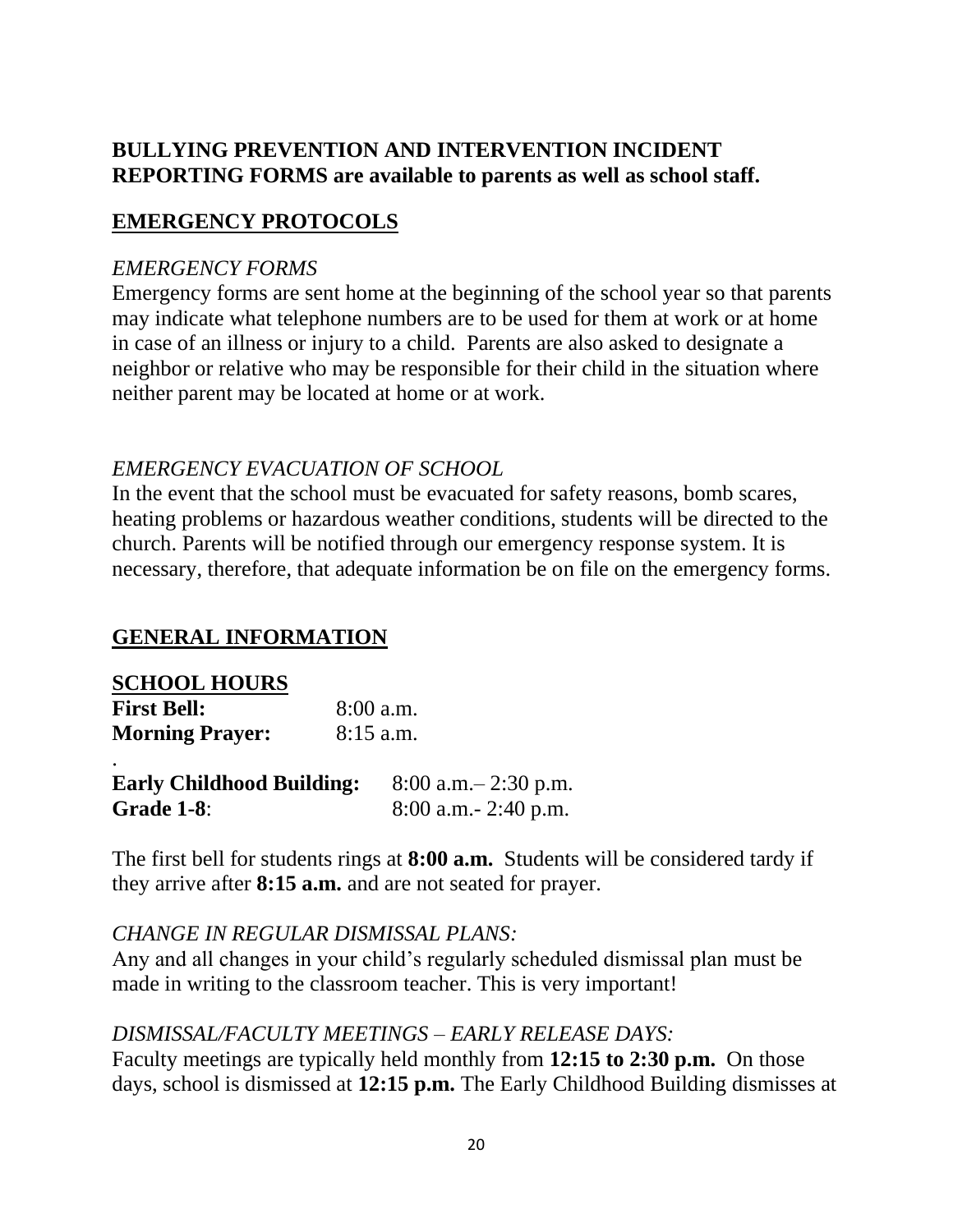**12:05**. Please check your monthly calendars for exact dates. On **Early Release Days** there will be **NO LUNCH**. Dismissal for Early Release Days will follow the same order as dismissal on full school days.

## *COMMUNICATION:*

Clear and frequent communication between school and home is essential. We are constantly striving to improve our methods to maintain effective communication. Weekly, monthly, and yearly communications help parents to plan ahead and to be informed of current happenings. The following methods of communication help to ensure an effective home and school connection.

#### *NEWSLETTER:*

Updated newsletters will be e-mailed to each family and posted on the school website (www.saintjoes.com), which contains important information from the principal, details about upcoming events and meetings and classroom news.

#### *EMAIL BLASTS:*

Every Friday, all preschool through grade 5 classroom teachers will send out an electronic blast which keeps parents informed of the learning and activities going on in the classroom.

#### *SCHOOL WEB-SITE:*

The school web-site serves two main purposes. First, it provides an overview of every aspect of the school for those interested in learning more about Saint Joseph School. Secondly, it offers current updates for people interested in the day-to-day happenings at our school.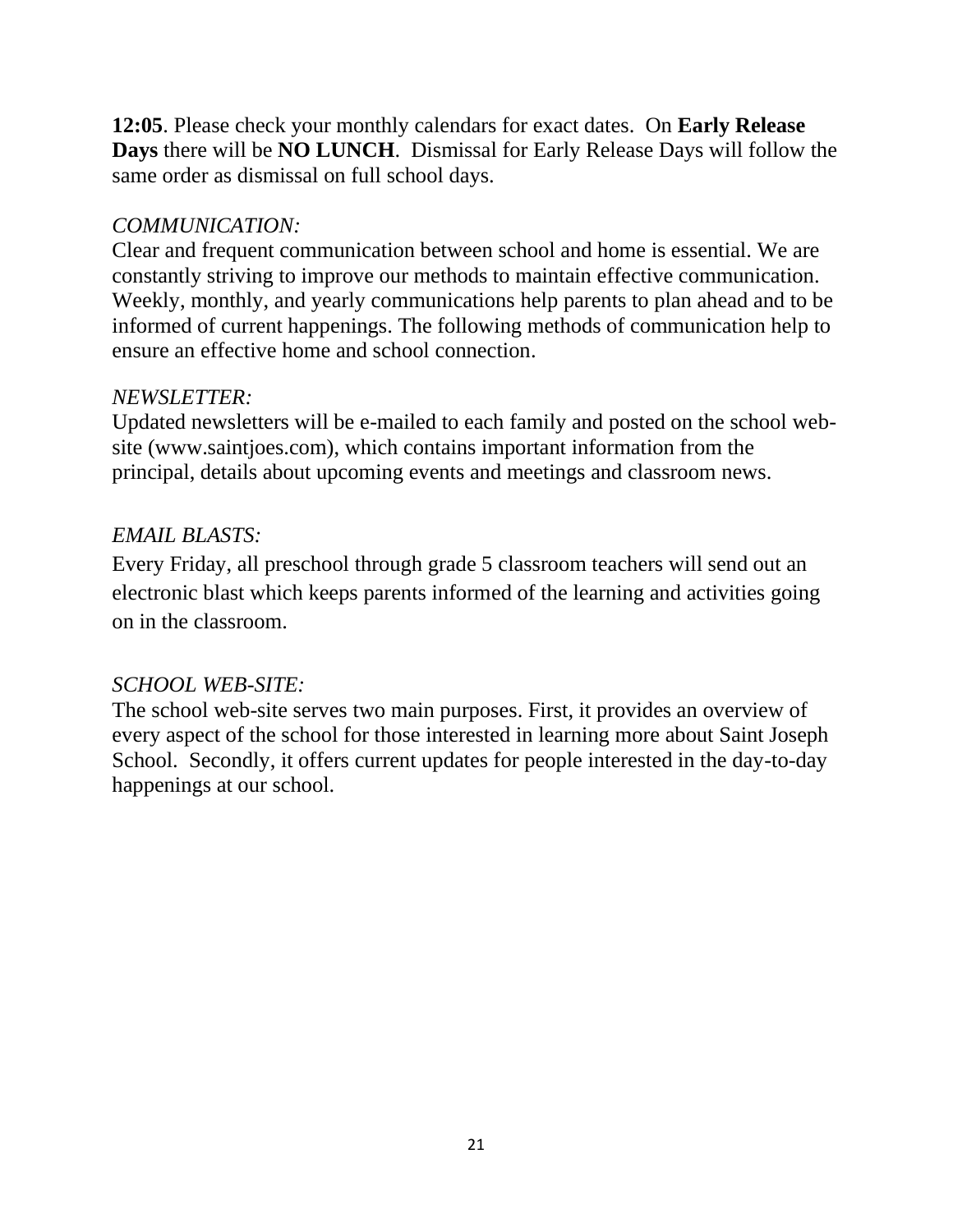## <span id="page-21-0"></span>**SCHOOL CANCELLATION AND DELAY INFORMATION**

As a general rule, Saint Joseph School follows all NEEDHAM PUBLIC SCHOOL cancellations and delays.

However, in the event that NPS does not cancel and Saint Joseph School principal determines that weather conditions make traveling unsafe, we will notify parents and guardians of our decision to close school via:

A text message to your cell phone through our emergency contact system and a No-School announcement on our website and social media pages.

Bottom Line: In most cases, we WILL FOLLOW Needham's decision. Should we choose to over-ride their decision, you will be notified by text and web-site no later than 6:15 a.m.

Please note: Parental discretion is always advised as to attendance in inclement weather.

Two-Hour Delay Clarification*:*

- If a two-hour delay is announced, school will start at **10:00 am.**
- However, if a two-hour delay is announced on a previously scheduled  $\frac{1}{2}$ day, there will be **NO CLASSES** at Saint Joseph School.

## <span id="page-21-1"></span>**BEFORE CARE PROGRAM**

Saint Joseph School offers a teacher supervised "Before Care" program between 7:15 a.m. and 8:00 a.m. in the HUB. School doors will not be opened before 8:00. Any student arriving BEFORE 8:00 a.m. MUST participate in the program. Cost is \$3.00 per day/per student. You may use this drop-in service any day.

## **AFTERCARE PROGRAM**

Saint Joseph School offers a staff supervised Aftercare Program between 2:40 p.m. and 6:00 p.m. Students in grades 1-8 stay in the elementary building until 4:20 p.m. and then walk to the Early Childhood Building with a staff member. Students must sign up before attending. Forms are available online. There is no nursing staff on duty during Aftercare hours. Staff members are trained in CPR, first aid, and AED.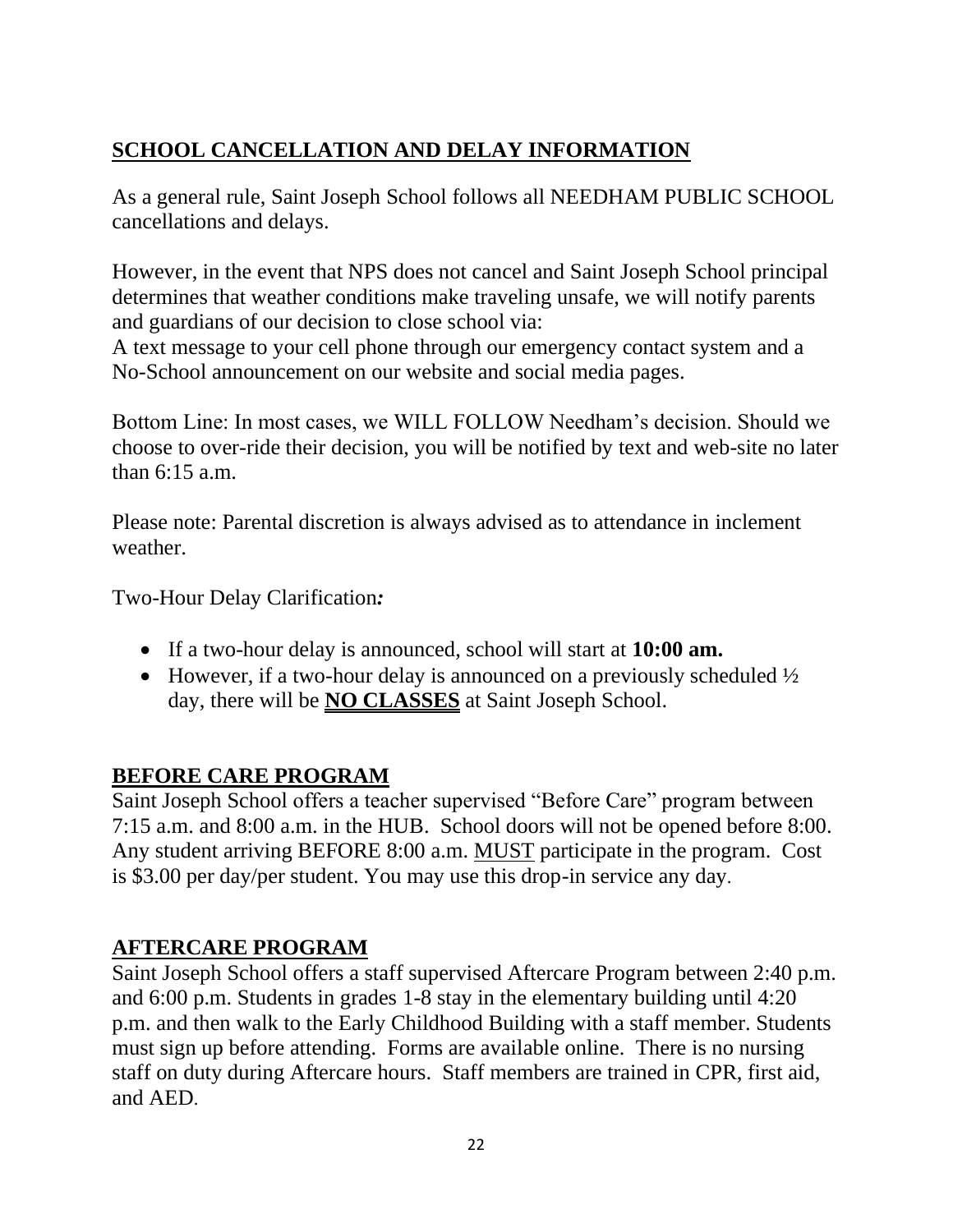## <span id="page-22-0"></span>**ROOM PARENTS**

Room parents are an aide to the teacher in communicating with other parents regarding non-academic activities in the classroom. They assist the teacher in relaying messages and coordinating special activities and parties when requested. Some of their duties include helping with pizza days, Teacher Appreciation Day, finding chaperones for field trips, and emailing other class parents for various purposes.

Room parents are chosen from those that volunteer by completing an online form from the website. They are chosen by the Room Parent Coordinators in coordination with the principal and teachers. Room parents may not use their distribution lists for anything not approved by the classroom teacher or principal.

#### <span id="page-22-1"></span>**CHANGE OF ADDRESS/EMAIL**

Any change of address, telephone number, or email which occurs during the school year must be reported to the school office immediately. Please do not use e-mail distribution lists for anything not directly relative to school.

#### <span id="page-22-2"></span>**CELEBRATING YOUR CHILD'S BIRTHDAY**

On their special day the birthday child will be allowed to attend school in regular clothes (appropriate, casual dress, please). The child's birthday will be mentioned on their special day during morning announcements.

Children who celebrate their birthdays over the summer may make arrangements with their teachers to celebrate their "half" birthdays during the year.

No invitations for off-campus parties should be distributed at school.

#### **Please do not send in food items for your child's birthday. We thank you in advance for being sensitive to the students in the class who have food allergies.**

#### <span id="page-22-3"></span>**BUSES/BUSING PROGRAM**

Bus transportation is provided **FREE** to Needham students in the following categories **(1)** those who live 1.5 miles or more from school, **(2)** those who live in areas designated as "hazardous" by the School Safety Committee.

Saint Joseph students who do not meet the above criteria for **FREE** transportation may apply for **"FEE BASED BUSING"** transportation to and from school as desired. A seat on the bus is purchased for an entire school year for transportation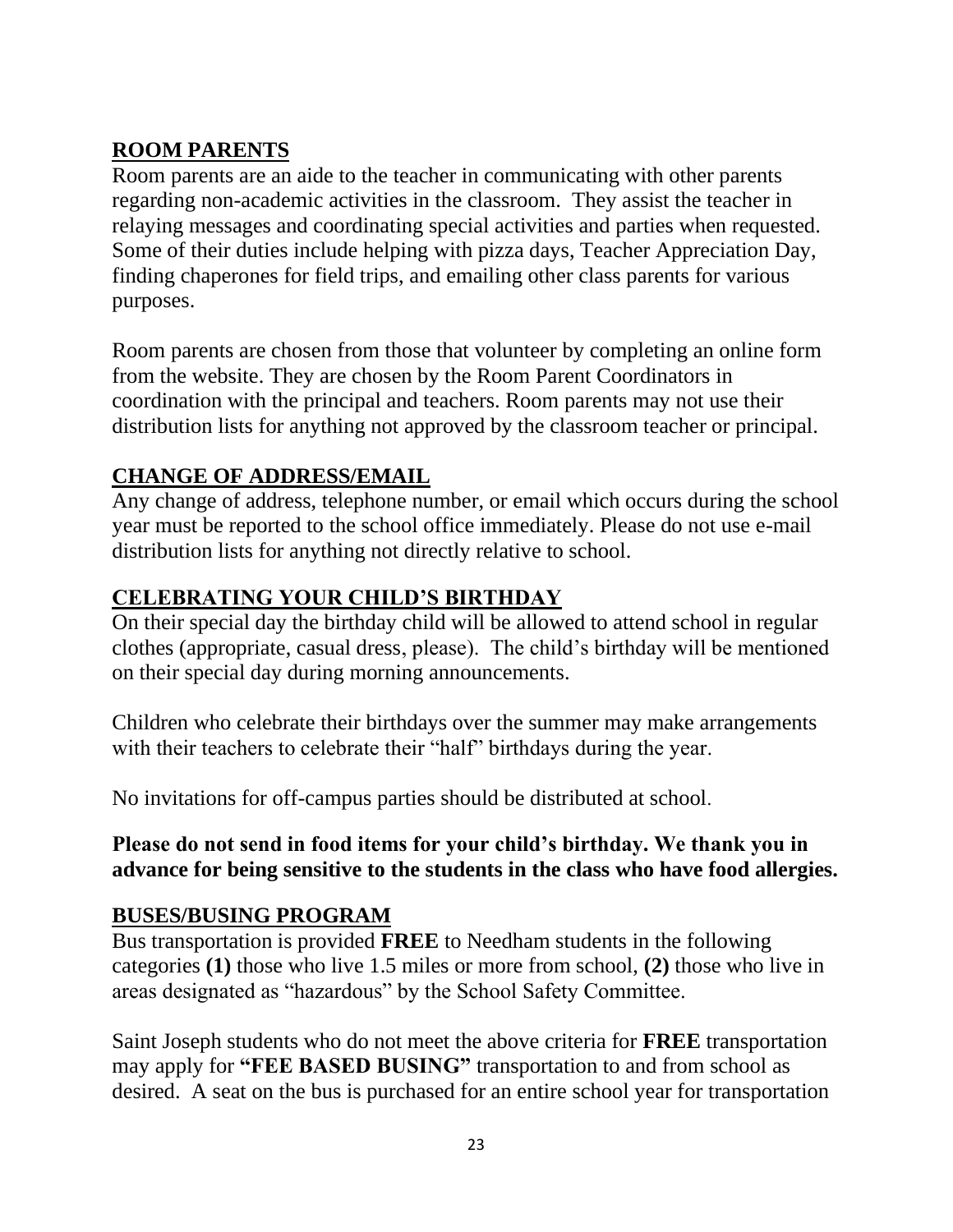both to and from school. Application forms are sent home in the spring from the Needham Public Schools; Transportation Coordinator to apply for either **FREE** or **FEE-BASED** bus service. Students who are eligible for **FREE** transportation or who have applied in time for a **"FEE-BASED SEAT"** will be notified by the Needham Transportation Department. Students will receive a bus pass, an outline of the bus route, and a list outlining the "Rules and Regulations for Bus Conduct". Please review these rules with your child(ren).

#### **Students may not ride home from school for a "play date" on a bus other than their own assigned route.**

- ❑ If you are eligible, you will be receiving a packet before school begins, containing the following **(1)** Bus pass **(2)** Your personal bus route.
- ❑ Bus parents may consult the Needham newspapers for all bus schedules and information concerning bus routes and estimated route times.
- ❑ For safety sake, the entire length of the school building on both Pickering and May Streets must be free from ALL vehicles.
- ❑ All kindergarten **BUS** students will be dropped off directly at the Early Childhood Building on Highland Ave.
- ❑ Because of the increased and unavoidable congestion at dismissal *(both Elementary and Middle School)*, it is *imperative that* all students, staff, and parents cross at the official intersections with the crossing guards.

#### **Any other questions should be directly addressed with the Town Transportation Office. Please call 781-455-0400 ext. 234.**

## <span id="page-23-0"></span>**CARPOOL (DROP-OFF AND PICK-UP***)*

*In an effort to maintain an effective system and to ensure ultimate safety for all children, we ask for 100% parental cooperation. It is imperative that EVERYONE follows the carline regulations in order to maintain (1) safety for the children, (2) respect for the neighbors, (3) orderly traffic patterns for the town.*

All car line students **MUST** be dropped off/picked up in the SCHOOLYARD car line *(exception: kindergarten students and those involved in a car pool with Preschool, Pre-K or kindergarten students).* Drop-off and pick-up of students is prohibited on Highland, May, Oakland, and Pickering Streets. These policies have been designed for the safety of the children and will be enforced.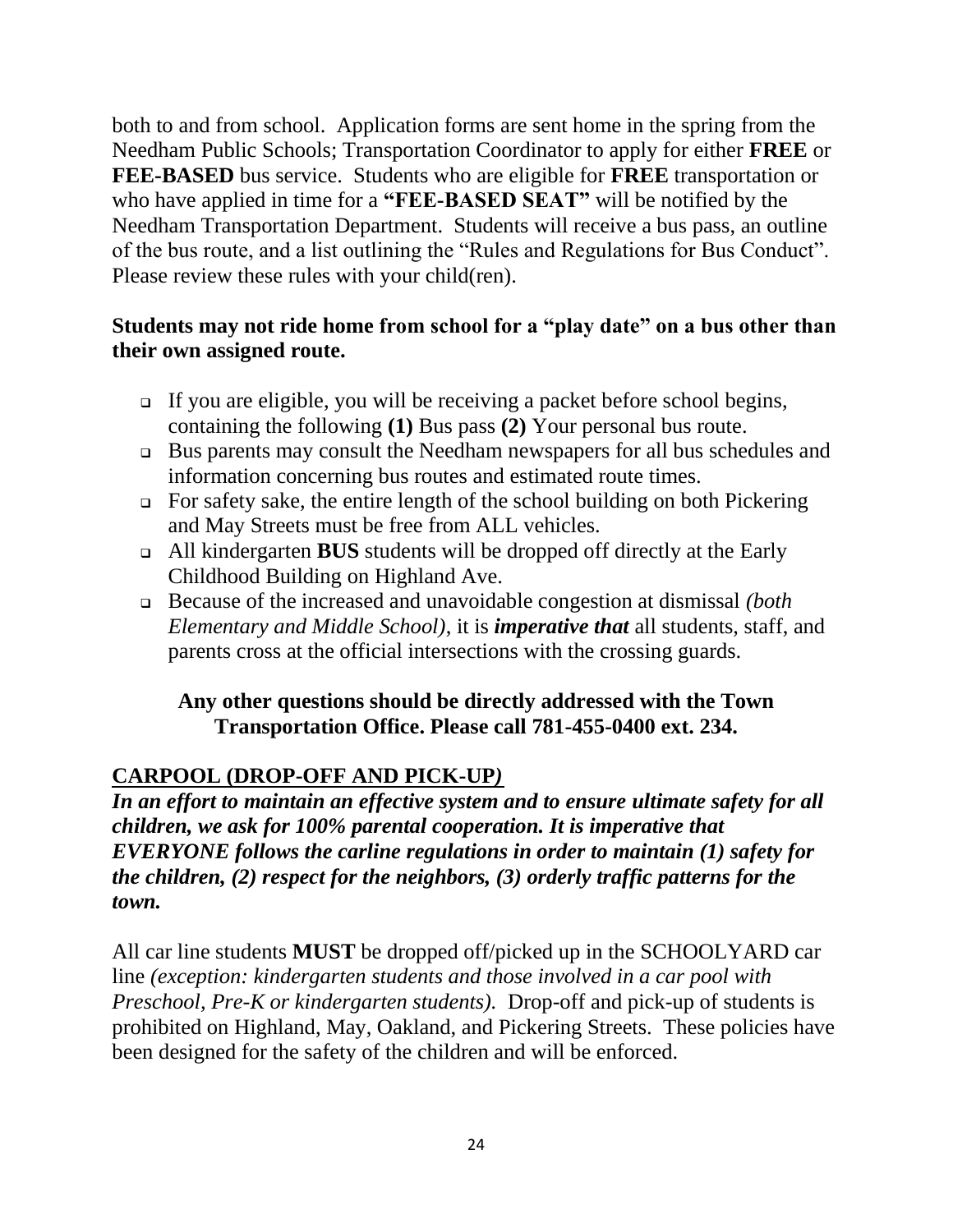## **DROP-OFF – GRADES 1-8**

- All cars must enter the schoolyard by way of Highland Ave. and exit onto Pickering St., making a right turn ONLY at the end of the driveway.
- Morning drop-off must be orderly and safe by forming a *single* line along new building and dropping children off at the walkway.
- If you need to come into the building for any reason, kindly park along the fence on the right.
- All cars must proceed through the schoolyard as quickly as possible to avoid a back-up on Highland Ave.

## **DROP-OFF – Early Childhood Building STUDENTS**

**•** Preschool, Pre-K, and Kindergarten students must be escorted to the door of the building. Parents may park in designated areas only. Parents may NOT park in the Administration parking lot on Oakland Ave. or in the Administration circle on Highland Ave. Older students may be crossed with the crossing guard at Pickering and May while you escort your preschool, pre-k or kindergarten student into the Early Childhood Building.

## **PICK-UP STUDENTS IN GRADES 1-8**

- $\blacksquare$  There will be five (5) car lines formed in the school yard for pick up. The first three are for drivers with elementary school students only. The remaining two (2) lines *(closest to the parish center)* are for those carpools with Middle School students.
- All cars must enter the school yard by way of Highland Avenue and exit onto Pickering Street, making a right turn only at the end of the driveway.
- Please follow the direction of the staff member when you are instructed to go to your car. Cars will not be allowed to move until all parents are in their cars with their child(ren).
- Once all students are safely in the parked cars, a staff member will direct the front of the line to begin exiting the schoolyard by way of Pickering Street.
- The staff member will then allow the cars in the lane furthest from the school to move. Please do not block the lane. If your child has not come out of school, please circle around the building.
- Staff members will periodically stop the traffic flow so that your children may go to your car. Please do not call them to come to your car while the traffic is moving. Please do not leave your car. We will assist your child if necessary to get to your car.
- Please drive slowly and carefully while in the school parking lot.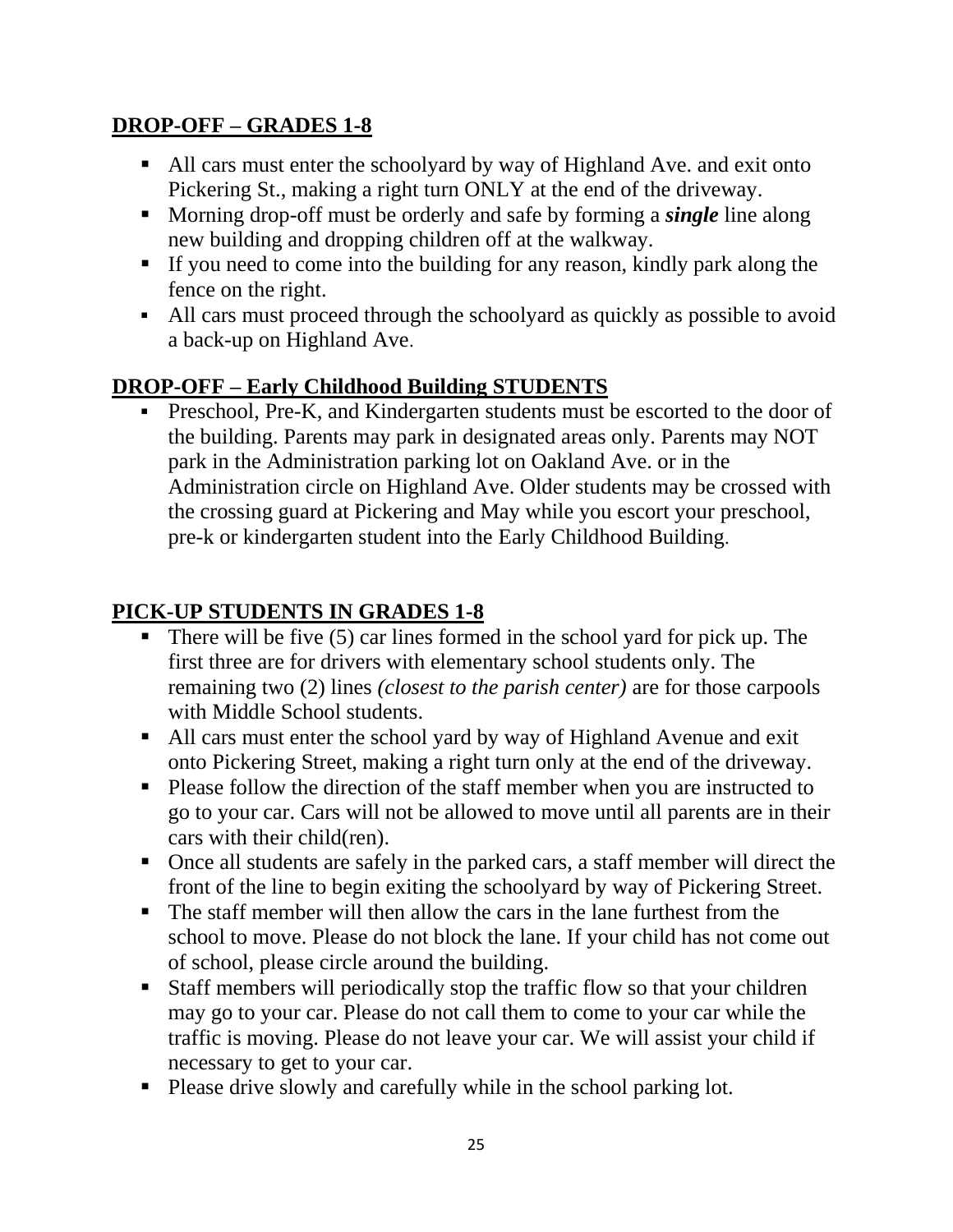- Please do not leave your car idling in the car line.
- Please do not use a cell phone while you are operating a vehicle in the car line,
- If you have a relative or friend picking up your child, please share school pick-up protocol.

#### **Early Childhood Building students and those involved in a car pool with Preschool, PreK, and Kindergarten students:**

- **•** Preschool, Pre-k and Kindergarten students must be retrieved at the rear of the Early Childhood Building. Parents must meet their child directly. You are asked to not linger in the area for everyone's safety.
- Elementary school students in grades 1-8 who are in a carpool with a Preschool, Pre-k or Kindergarten student will also be escorted to Mary's Garden area for pick-up.
- You may meet the child(ren) at Mary's Garden area and escort them back to your car.
- It is imperative that **NO ONE** park on the residential side of Oakland Ave at dismissal or any other time of the day.

## **NOTE:**

- To maintain positive, good-neighbor relations, please adhere to all no parking signs.
- All Needham residents are encouraged to take the bus to help minimize traffic problems around drop-off and pick-up.
- Those who do use the car line are encouraged to car pool.
- No parking is allowed in the Stephen Palmer lot.

## <span id="page-25-0"></span>**LUNCH PROGRAM**

Pizza days are scheduled on most Fridays. Watch the newsletter for details about when the program will begin.

## **LUNCH SCHEDULE**

*Subject to change*

11:00-12:00 Preschool recess and lunch

11:30-12:30 Pre-k recess and lunch

12:40-1:40 Kindergarten recess and lunch

10:50-11:10 grade 1 recess 11:10-11:40 grade 1 lunch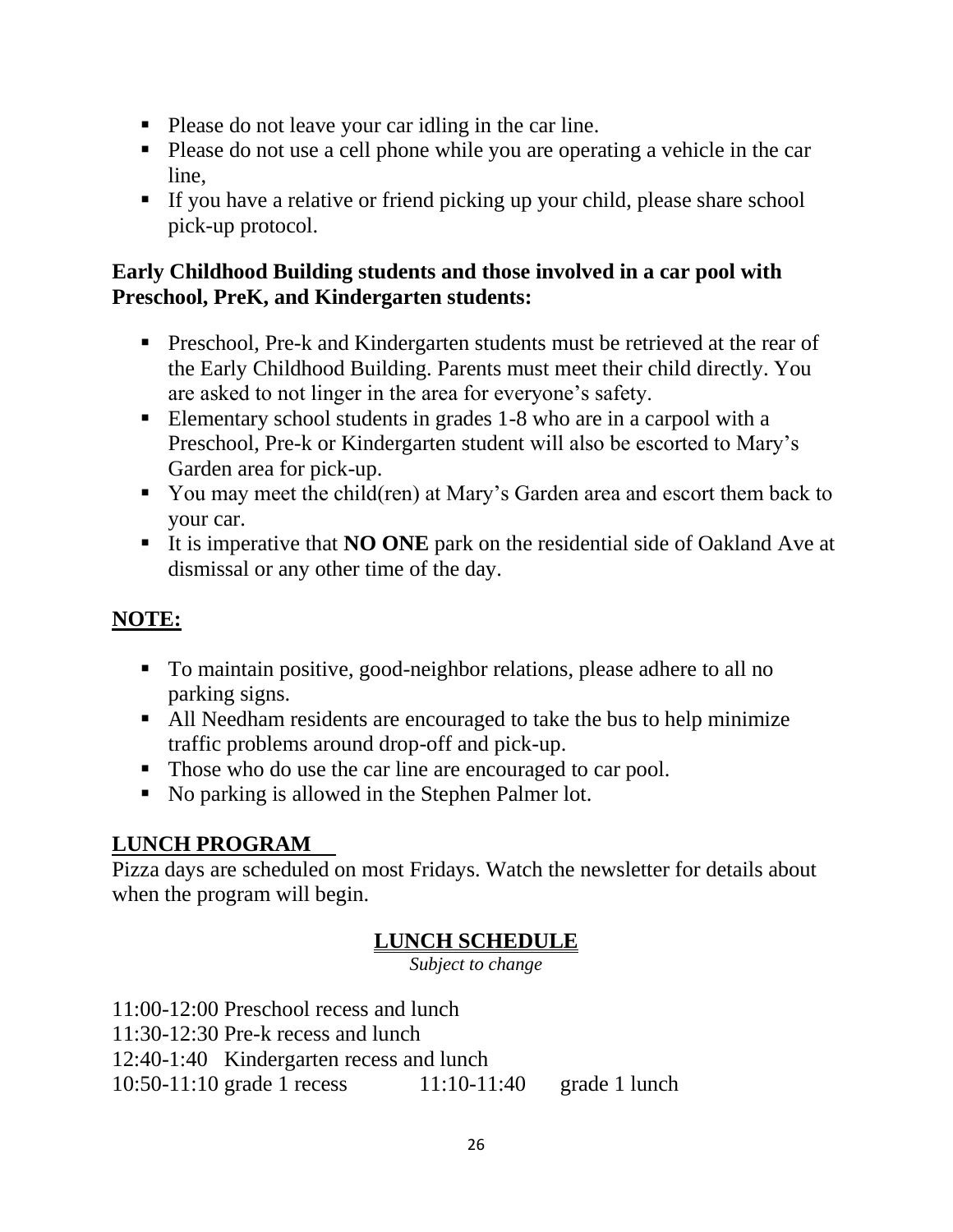| $11:15-11:35$ grade 2 recess | 11:40-12:10  | grade 2 lunch |
|------------------------------|--------------|---------------|
| $11:50-12:10$ grade 3 recess | 12:10-12:40  | grade 3 lunch |
| $12:25-12:40$ grade 4 recess | $12:40-1:10$ | grade 4 lunch |
| $1:30-1:45$ grade 5 recess   | $1:00-1:30$  | grade 5 lunch |

## <span id="page-26-0"></span>**LOST & FOUND**

All lost and found items are stored in the front office. Weekly, the items are purged and items without identification will be added to our uniform swap or discarded. Please make sure to label your child's things with his/her name.

## **ELEVATOR**

The use of the elevator is restricted to adults and students who have a medical reason for its use. Should a student have a medical condition that would warrant the use of the elevator, he/she must present a note from home to the health office. On occasion, students may use the elevator if given permission from a teacher or from the school office.

## <span id="page-26-1"></span>**ADMISSION POLICY**

Saint Joseph School admits students of any race, color, nationality and/or ethnic origin to all the rights, privileges, programs, and activities generally accorded and made available to students at the school.

We do not discriminate on the basis of race, color, nationality and/or ethnic origin in administration of educational policies, admission policies, scholarship and loan programs, and athletic and other school administered programs.

Students entering the school for the first time are required to bring a birth record, baptismal record, and all immunization records. All new students must have a recent physical exam, documented within twelve months prior to entering school. Students entering from another school are required to bring their last report card and copies of their most recent standardized testing. Other records will be requested from the school the student formerly attended. Screening tests will be administered to each new applicant from kindergarten through grade 8. Students must be three years old by September  $1<sup>st</sup>$  to enter preschool, four years old by September  $1<sup>st</sup>$  to enter pre-kindergarten, five years old by September  $1<sup>st</sup>$  to enter kindergarten, and six years old by September  $1<sup>st</sup>$  to enter grade one.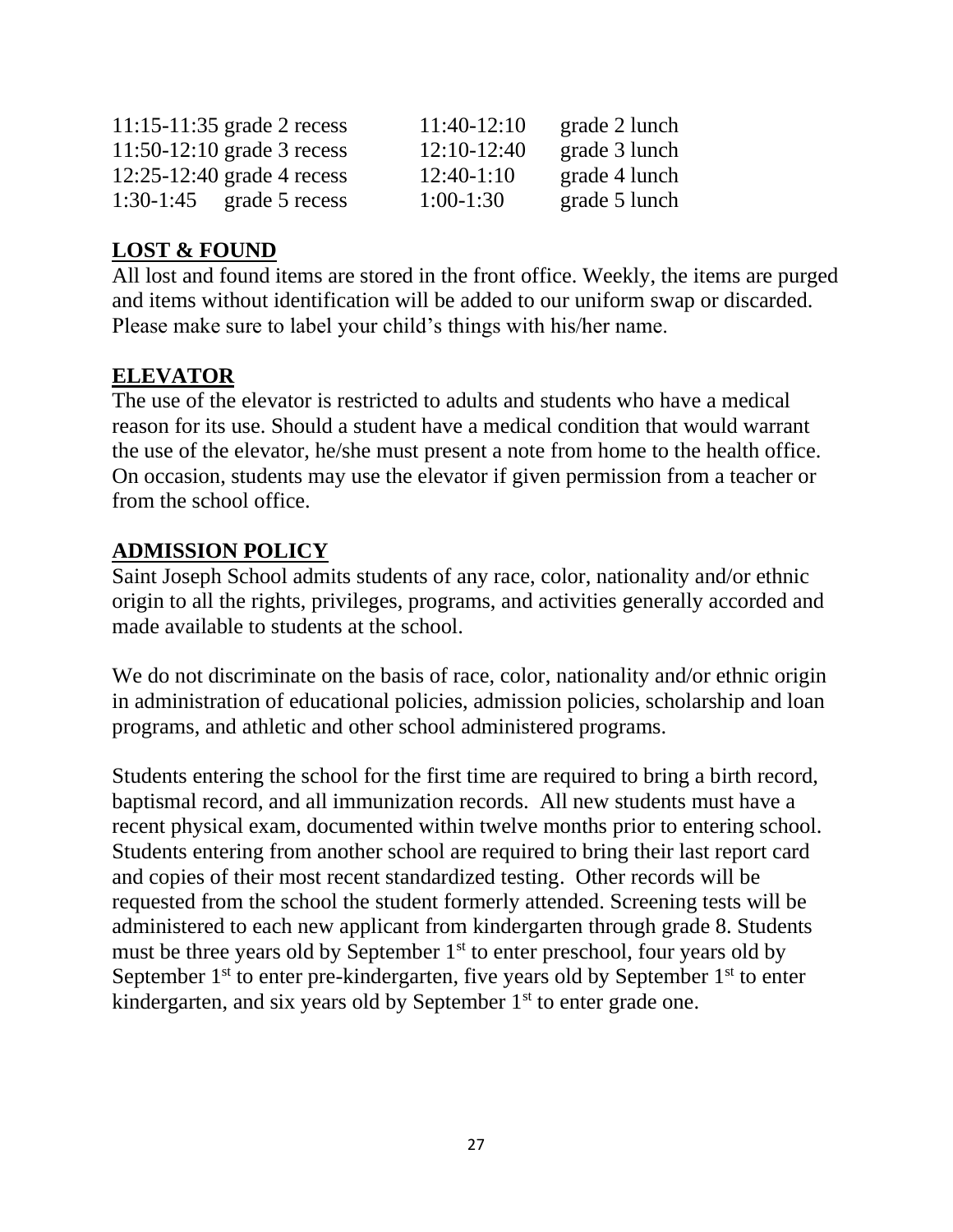#### **Archdiocese of Boston ~ Catholic Schools Admission Policy Introduction**

In creating the Catholic Schools Admission Policy, we are guided by the words of the Holy Father, by Canon Law and by the United States Conference of Catholic Bishops:

"No child should be denied his or her right to an education in faith, which in turn nurtures the soul of a nation." (Address of His Holiness Benedict XVI to Catholic Educators in Washington DC, April 17, 2008.)

"As important as a sound Catholic school education is for the new immigrant and the poor, it continues to be of prime importance to those children and grandchildren of the generations who earlier came to our shores. Our Catholic schools have produced countless numbers of well-educated and moral citizens who are leaders in our civic and ecclesial communities. We must work with all parents so they have the choice of an education that no other school can supply—excellent academics imparted in the context of Catholic teaching and practice." ("Introduction," Renewing Our Commitment to Catholic Elementary and Secondary Schools in the Third Millennium, United States Conference of Catholic Bishops, Inc., 2005.)

"The Church has in a special way the duty and the right of educating, for it has a divine mission of helping all to arrive at the fullness of Christian life. Pastors of souls have the duty of making all possible arrangements so that all the faithful may avail themselves of a Catholic education. Education must pay regard to the formation of the whole person, so that all may attain their eternal destiny and at the same time promote the common good of society. Children and young persons are therefore to be cared for in such a way that their physical, moral and intellectual talents may develop in a harmonious manner, so that they may attain a greater sense of responsibility and a right use of freedom, and be formed to take an active part in social life." (Code of Canon Law, Title III, Catholic Education, Canon 794- 795.)

"Young people of the third millennium must be a source of energy and leadership in our Church and our nation. Therefore, we must provide young people with an academically rigorous and doctrinally sound program of education and faith formation designed to strengthen their union with Christ and his Church." ("Why We Value Our Catholic Elementary and Secondary Schools," Renewing Our Commitment to Catholic Elementary and Secondary Schools in the Third Millennium, United States Conference of Catholic Bishops, Inc., 2005.)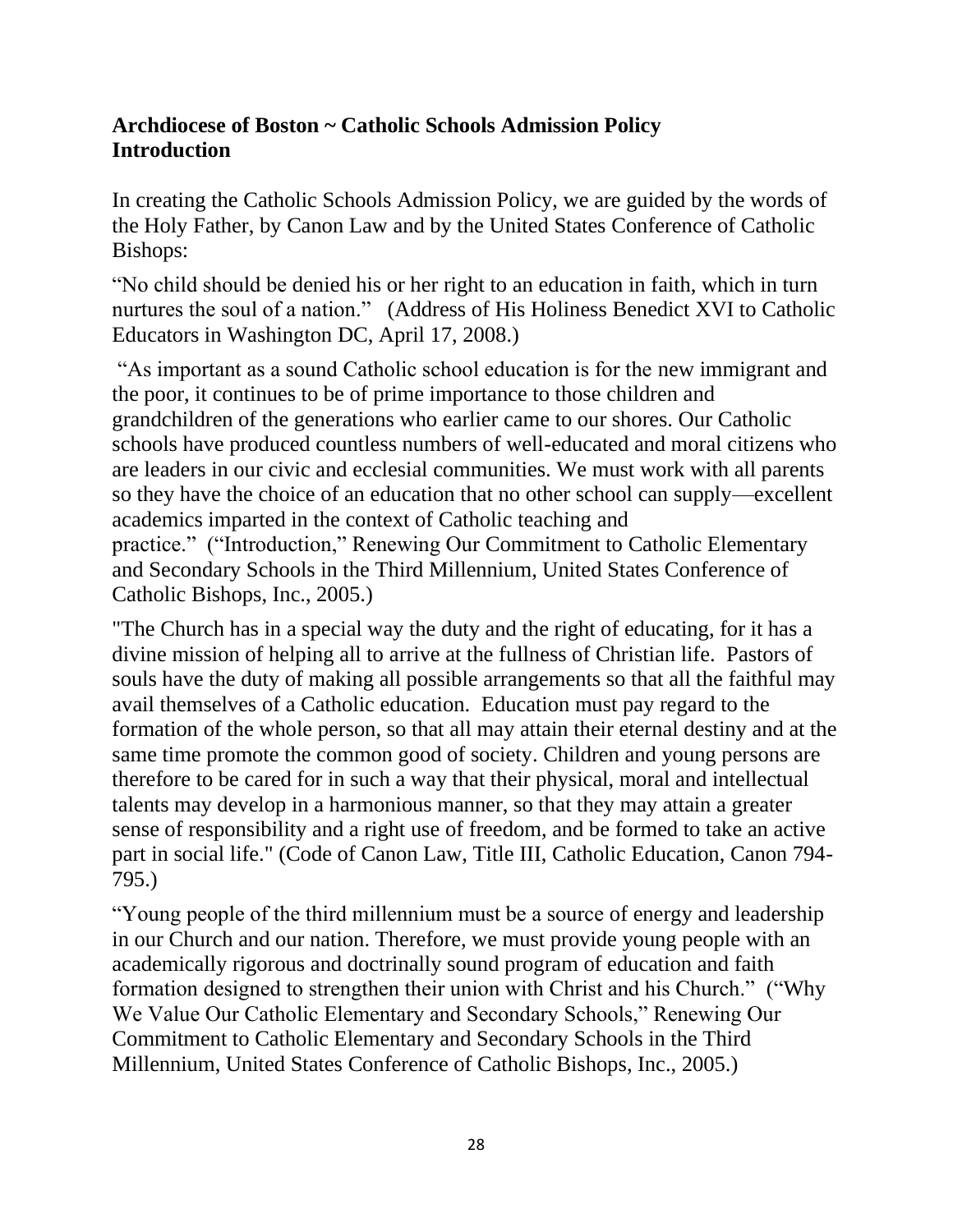"While we look with pride to the many successes and achievements of our Catholic elementary and secondary schools, the entire Catholic community must now focus on the future and the many challenges we face...We must then move forward with faith, courage, and enthusiasm because Catholic schools are so important to our future…In addition, Catholic schools should be available to students who are not Catholic and who wish to attend them. This has been a proud part of the history of Catholic schools in the nineteenth and twentieth centuries. We must continue this outreach in the new millennium." ("The Challenges of the Future", Renewing Our Commitment to Catholic Elementary and Secondary Schools in the Third Millennium, United States Conference of Catholic Bishops, Inc., 2005.)

#### **The Policy**

The goal of our Catholic School is to present Catholic faith and Catholic teaching to our students in a rigorous academic, spiritual and moral education program. Catholic school students strive for high academic achievement, are taught to love and worship God, and live the Gospel teachings. Catholic school students work together, build community and give service to others. Our schools welcome and do not discriminate against or exclude any categories of students. Admission is dependent both on academic qualifications and the desire to promote what is in the best interest of the student. Students are considered "academically qualified" if they meet a school's written academic criteria for admission. Academically qualified Catholic students may be given priority for admission to Catholic Schools.

Parent(s)/guardian(s) of students in Catholic schools must accept and understand that the teachings of the Catholic Church are an essential and required part of the curriculum.

#### <span id="page-28-0"></span>**TRANSFER STUDENTS**

<span id="page-28-1"></span>When a student transfers, parents will be asked to sign a release form for the transfer of all school records. A complete transcript of the student's grades, test scores, and health records will be mailed as soon as possible to the new school.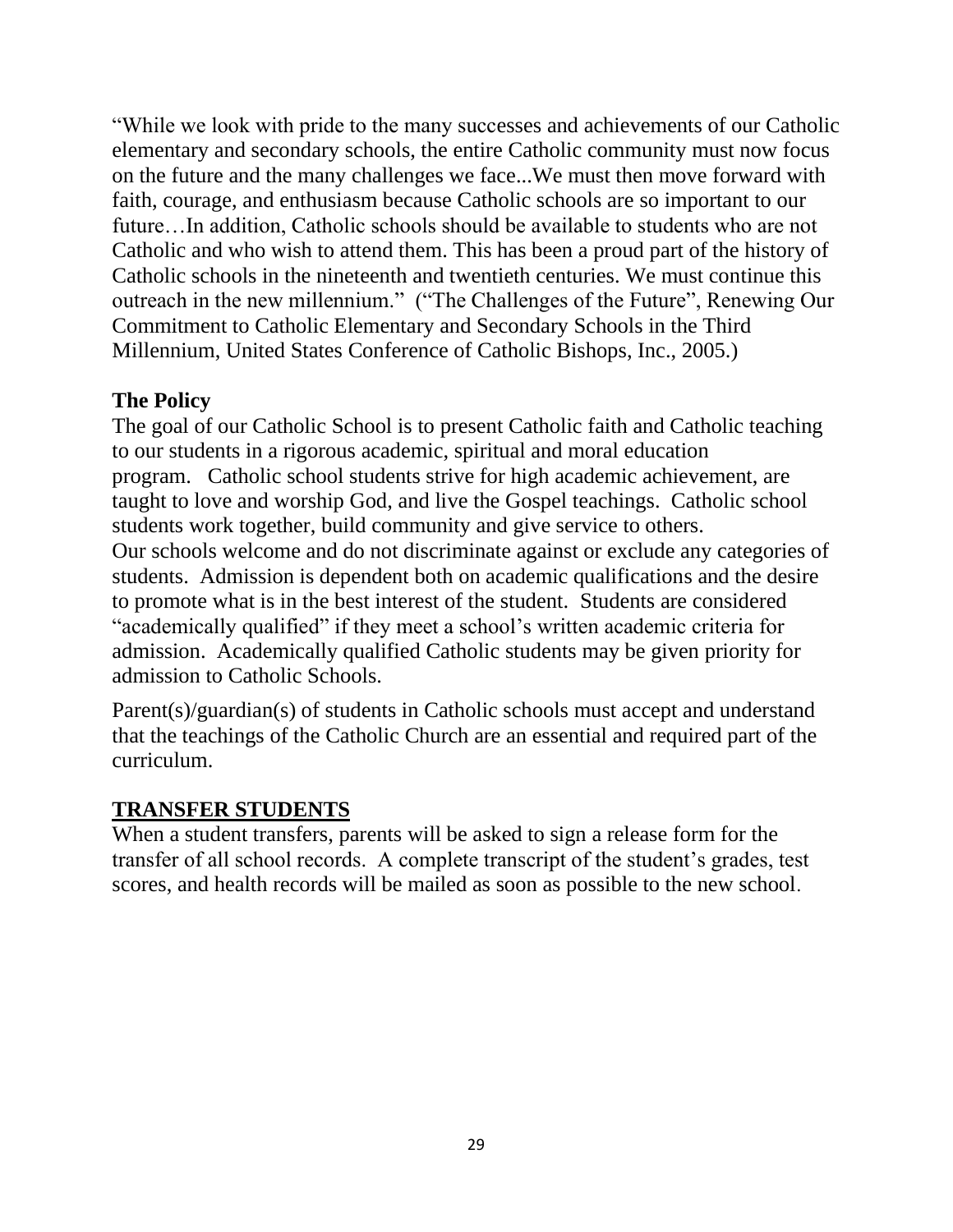## **PARENTAL INVOLVEMENT/COMMUNICATION**

Saint Joseph School involves every one of us and the success of our program, in part, relies on the contributions made by our parents. Tuition brings in only a portion of what it costs to provide the quality Catholic education we try to offer your children. Parents are urged to take the opportunity to be with the children by volunteering your talents in the school and classroom or to assist with fundraisers. Volunteer solicitations are completed online every year.

Several fundraisers are overseen annually by the Development Office and are described in a later section. Contact the Development Office for more information at: **(781) 444-4459 x114**.

## <span id="page-29-0"></span>**TUITION PLAN AND POLICY**

*The following rates are for the 2021-2022 School Year*

## **SAINT JOSEPH SCHOOL**

90 PICKERING STREET NEEDHAM, MA 02492-3195 781-444-4459

## **Tuition Rates for 2021-2022 Academic Year**

## **Kindergarten and Grades 1-5**

|                              | <b>In Parish</b> |                                        | <b>Out of Parish</b> |
|------------------------------|------------------|----------------------------------------|----------------------|
|                              |                  |                                        |                      |
| First/Only Child- Grades K-5 |                  |                                        |                      |
|                              |                  |                                        |                      |
| <b>Total</b>                 | \$9,190          | <b>Total</b>                           | \$9,750              |
|                              |                  |                                        |                      |
|                              |                  | <b>Additional Children- Grades K-5</b> |                      |
|                              |                  |                                        |                      |
| <b>Total</b>                 | \$8,890          | <b>Total</b>                           | \$9,450              |
|                              |                  |                                        |                      |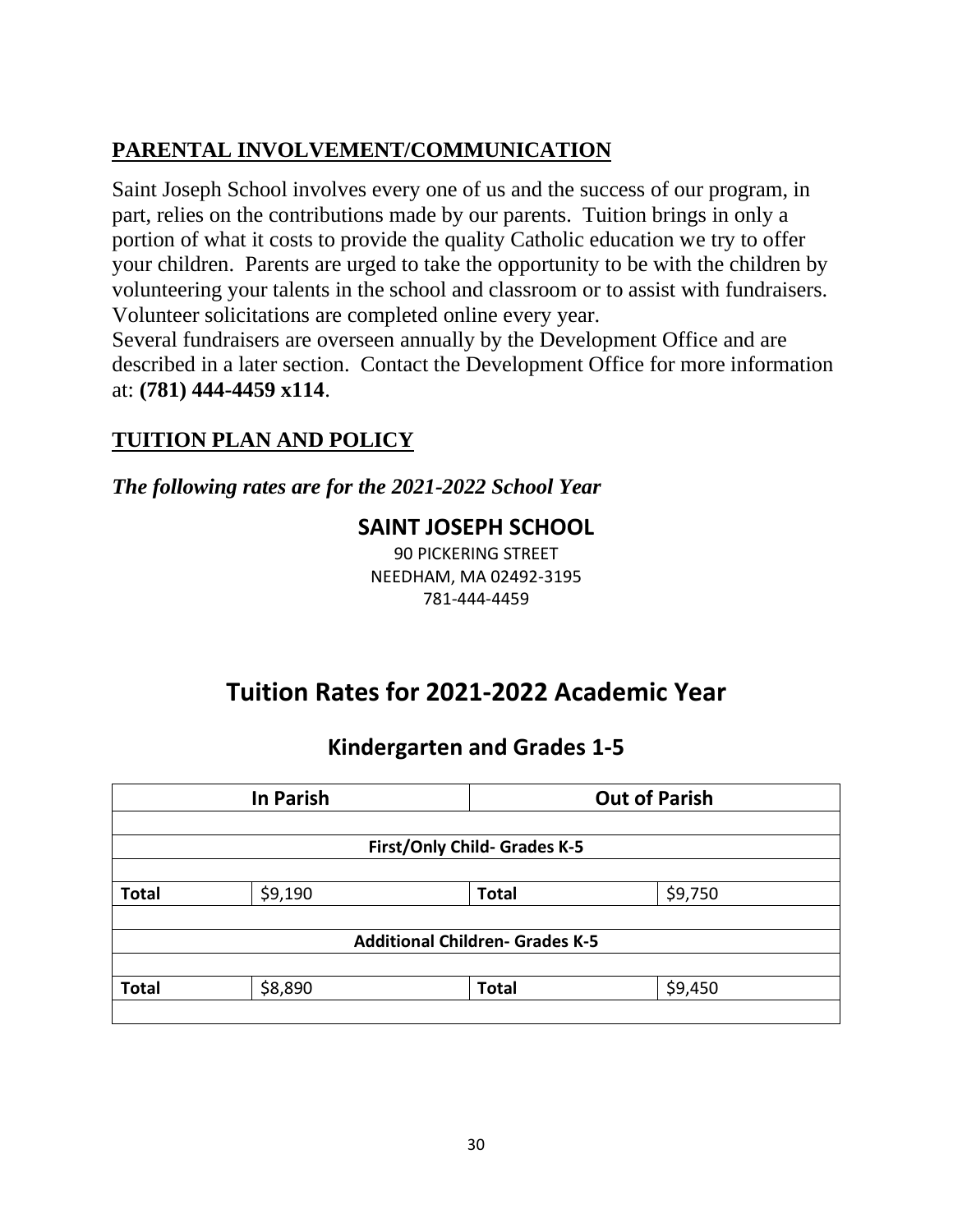#### **Grades 6, 7, & 8**

|                              | <b>In Parish</b> |                                        | <b>Out of Parish</b> |
|------------------------------|------------------|----------------------------------------|----------------------|
|                              |                  |                                        |                      |
| First/Only Child- Grades 6-8 |                  |                                        |                      |
|                              |                  |                                        |                      |
| <b>Total</b>                 | \$11,200         | <b>Total</b>                           | \$11,825             |
|                              |                  |                                        |                      |
|                              |                  | <b>Additional Children- Grades 6-8</b> |                      |
|                              |                  |                                        |                      |
| <b>Total</b>                 | \$10,900         | <b>Total</b>                           | \$11,525             |
|                              |                  |                                        |                      |
|                              |                  |                                        |                      |

## **Preschool and Pre-Kindergarten**

|              | In Parish | <b>Out of Parish</b> |
|--------------|-----------|----------------------|
|              |           |                      |
| <b>Total</b> | \$10,675  | \$11,235             |
|              |           |                      |

#### **Note: Discount for additional children in family does not apply to Preschool or Pre-Kindergarten**

*Note: To qualify for Parishioner Tuition rates, a family must be registered with the Parish and have contributed to the Offertory regularly during the current and previous year.*

## **PAYMENT PLANS**

**OPTION 1: PAYMENT IN FULL by July 1.** The one-payment tuition plan will receive an initial Invoice Statement from FACTS Management Co. This payment is made directly to FACTS (no fee required).

- A. Make a secure payment on-line [\(www.factspayment.com\)](http://www.factspayment.com/) using your bank account
- B. Mail you payment to FACTS (check or money order)

**OPTION 2**: **SET UP BUDGETED PAYMENT PLAN**. Payments to begin July 5<sup>th</sup>. You will receive an Invoice Statement from FACTS to set up monthly, quarterly, or semi-annual Payment Plans online [\(www.factspayment.com\)](http://www.factspayment.com/)

-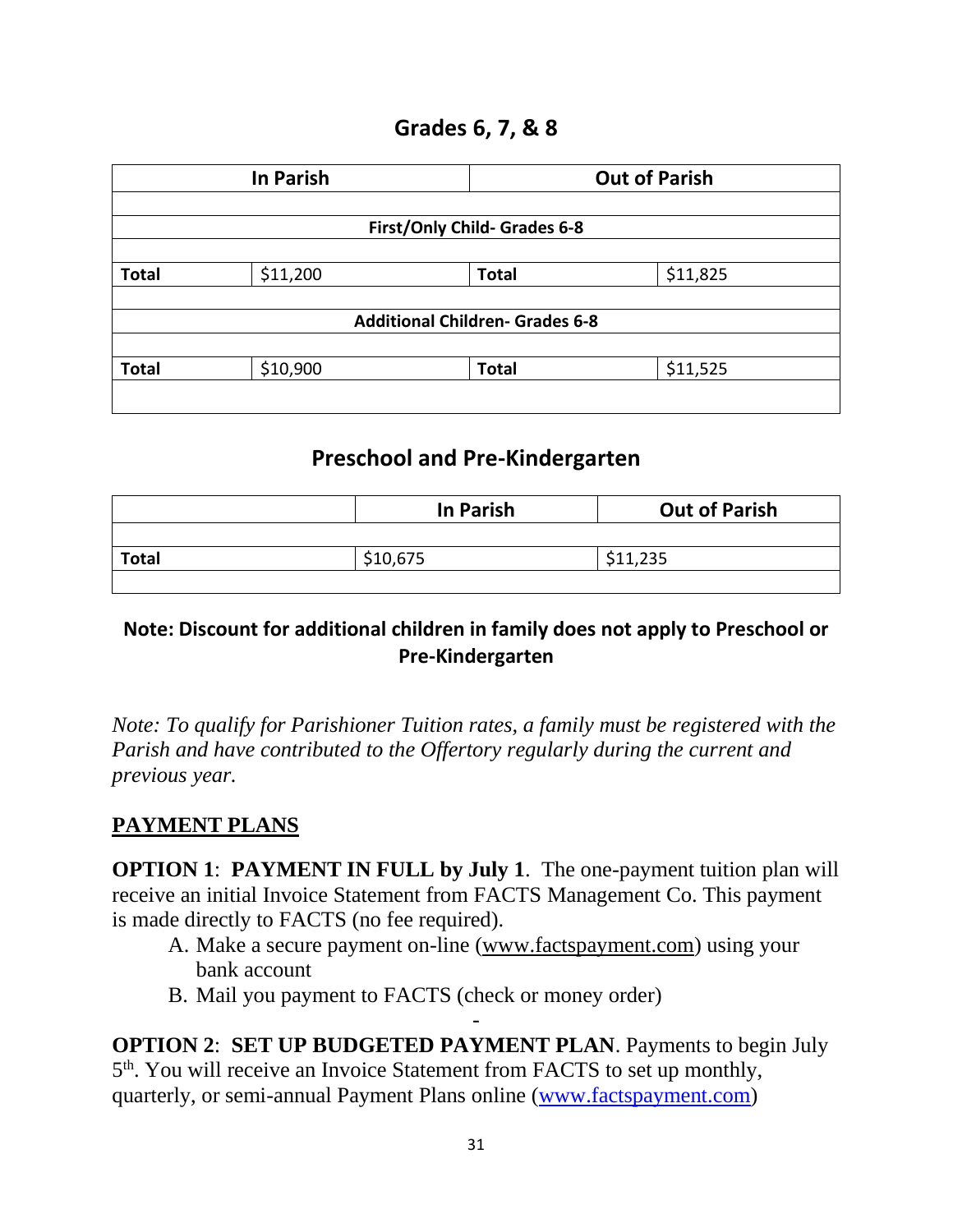## **FINANCIAL AID**

The schools do offer need-based grants to qualifying families. Families wishing to apply for Financial Aid must complete the necessary paperwork. Financial Aid forms are available online.

#### **TUITION POLICY**

- **1)** For a student to enter Saint Joseph School in September, tuition must be current as of September  $1<sup>st</sup>$  of that year.
- **2)** For students to receive final report cards, tuition must be current.
- **3)** If a student is withdrawing from the school, payment for the month enrolled is still due.

If for any reason a parent chooses to transfer a student from Saint Joseph School, the following tuition refund policy will be honored:

Transfer before July 1 **FULL REFUND** *less registration fee and book/supply fee*

Transfer between July 1-October 1 **70%** of tuition *less registration fee and book/supply fee* (those on monthly, quarterly, and semiannual plans forfeit all paid tuition to date)

Transfer between Oct.1 and Dec. 31 **30%** of tuition *less registration fee and book/supply fee* (those on monthly, quarterly, and semiannual plans forfeit all paid tuition to date)

After December 31 **NO REFUND** 

#### **REGISTRATION FEE**

A registration fee of \$500 per child is due no later than March 20<sup>th</sup>. This nonrefundable fee will be applied to the tuition.

#### **BOOKS**

Books and supplies are included in the cost of tuition. Once distributed, the books are the responsibility of the student. If a student loses a book, he/she must report the loss to the office. If the book cannot be located, the student will be charged the replacement cost of the book.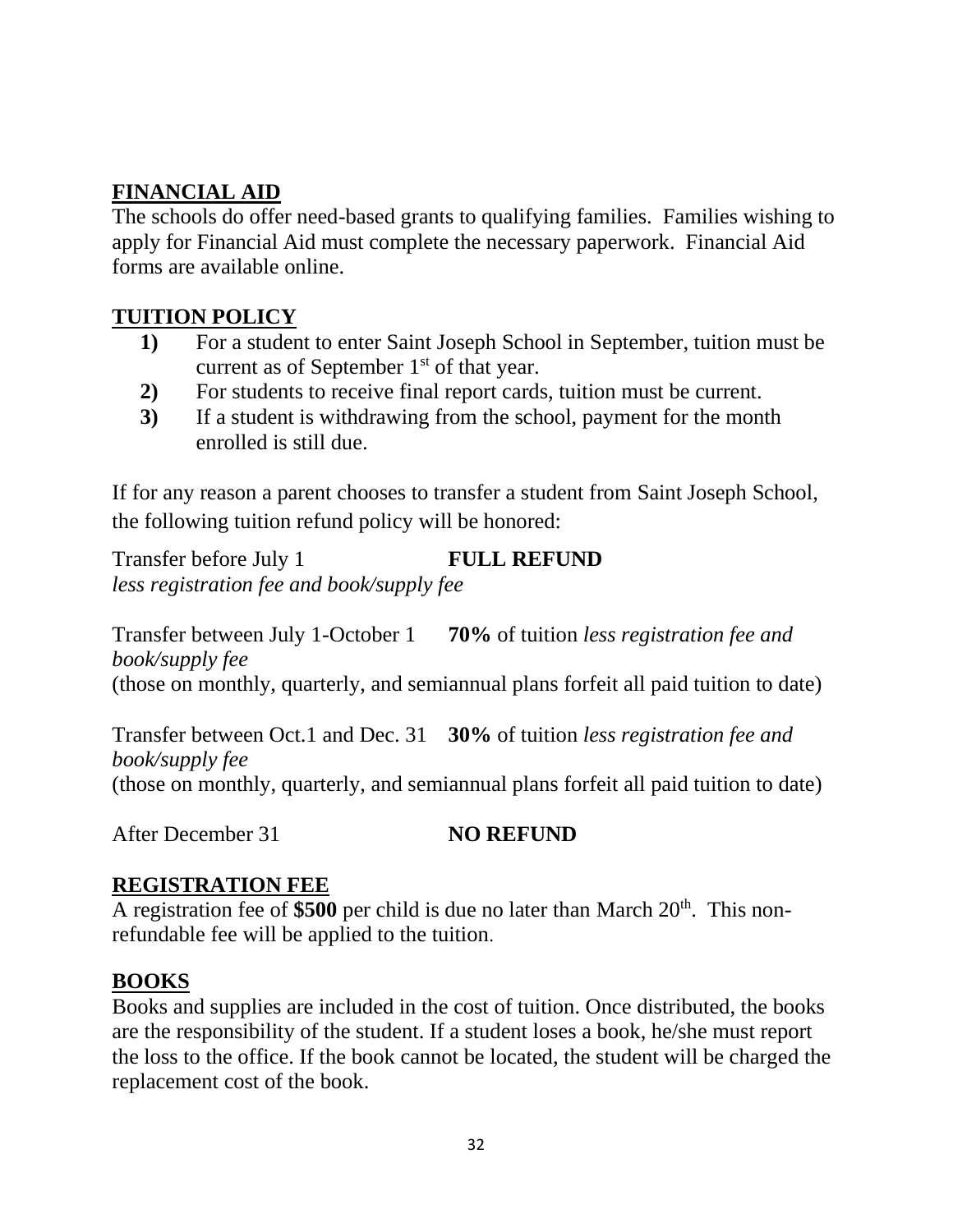All books must be covered by students to protect them from wear and tear. Books must be covered with brown paper or with fabric covers. During the year, book covers must remain free from graffiti.

Writing in non-workbook textbooks is a serious offense. Students will be required to replace the book in the event of this mistreatment.

## <span id="page-32-0"></span>**ACADEMIC PROGRAM**

#### *CURRICULUM*

The Catholic School must be distinguished by its unique curriculum which strives to integrate religious truths with life. The curriculum is designed to provide instruction not only in human knowledge and skills, but also in religious truths and values.

It is the teacher's responsibility to provide this integration using materials and his/her own knowledge and ability. Based on the belief that children learn best by making connections and tapping into the multiple intelligences, our curriculum incorporates and is enhanced by the integration of technology and the exposure to cultural enrichment.

As instructional leader, the principal must determine a well-balanced curricular program which includes academic and religious orientation, and which stresses the importance of service to the school community as well as to the larger local community.

## **CLUBS & ACTIVITIES**

Saint Joseph School offers a co-curricular program to enable students the opportunity for healthy socialization at all ages and grade levels. Our philosophy to teach to the whole child drives our extensive offerings in many areas. It is recommended that each student participate in at least one club or activity during the school year. Offerings change from season to season and year to year.

For a student to participate in any after-school program, including clubs, dances, and skiing, he or she must have been present in school for at least one-half day on the day of the activity. A student may be excluded from participation in the cocurricular program of the school if financial obligations to the school have not been fulfilled.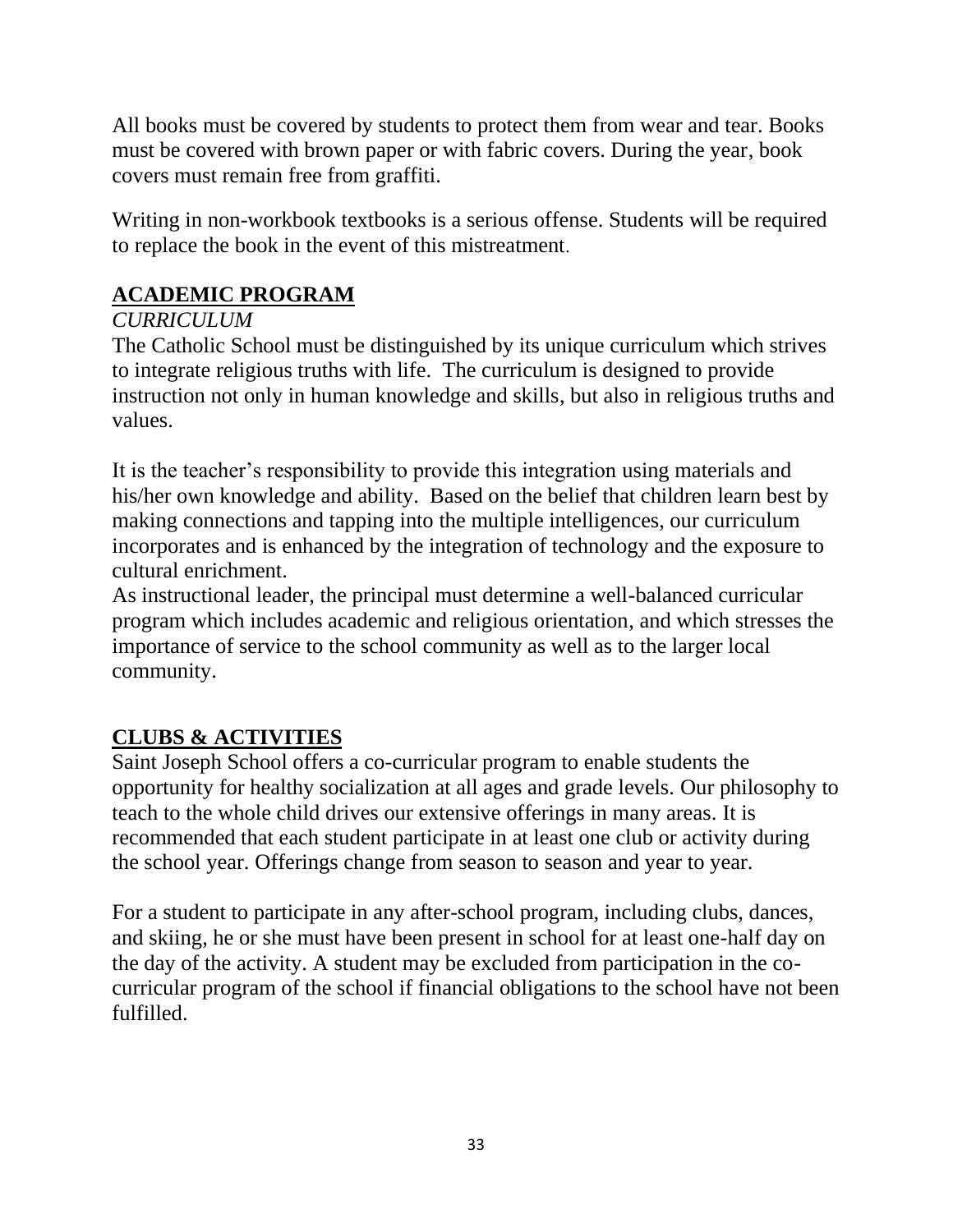#### **DANCES**

During the year, school dances may be offered as evening activities for grade seven and grade eight students. The student council and parent volunteers organize dances.

The dance is limited to Saint Joseph School grade 7-8 students, students from invited schools, and pre-registered guests of our students. It is always expected that proper behavior be demonstrated. Should a student's behavior be deemed disruptive to the dance, the parents will be called, and the student will be asked to leave after the parents have arrived. Students will not be admitted to the dance after the announced time for the closing of the doors unless a prior arrangement has been made. No student will be permitted to leave prior to the announced end of the dance. Students may invite two guests from outside of the school. Students who invite guests must take responsibility for their guests' behavior. These guests must be registered two days prior to the dance.

In order to attend a dance, the student must be in school on the day of the event.

#### **CHRISTIAN SERVICE**

In keeping with the school's mission statement, students in grades 6-8 are encouraged to volunteer their time in service to others. While each student should strive to perform service as frequently as their commitments permit, a minimum number of service hours has been established for each grade per academic year. Sixth graders must perform at least 8 hours. Seventh graders must perform at least 12 hours. Eighth graders must perform at least 15 hours. Some opportunities for service, through the school and parish, will be announced during the academic year. Because these opportunities are limited, students should seek service opportunities outside of the school community.

Service is the selfless giving of oneself to benefit others with no expectation of recognition, reward, or acknowledgment. There are many types of volunteering that will qualify as service hours. Some good examples of service include volunteering at homeless shelters or food pantries, assisting elderly neighbors with various tasks, visiting the elderly, volunteering at Charles River Arc, and helping with Church activities. Service does not include acts in return for compensation or acts that students are otherwise obligated to perform, such as chores at home, responsibilities to family members, or altar serving only once on the weekend. If, however, a student receives compensation for their service and then donates that money to charity, the hours worked would count toward service. Any questions regarding what work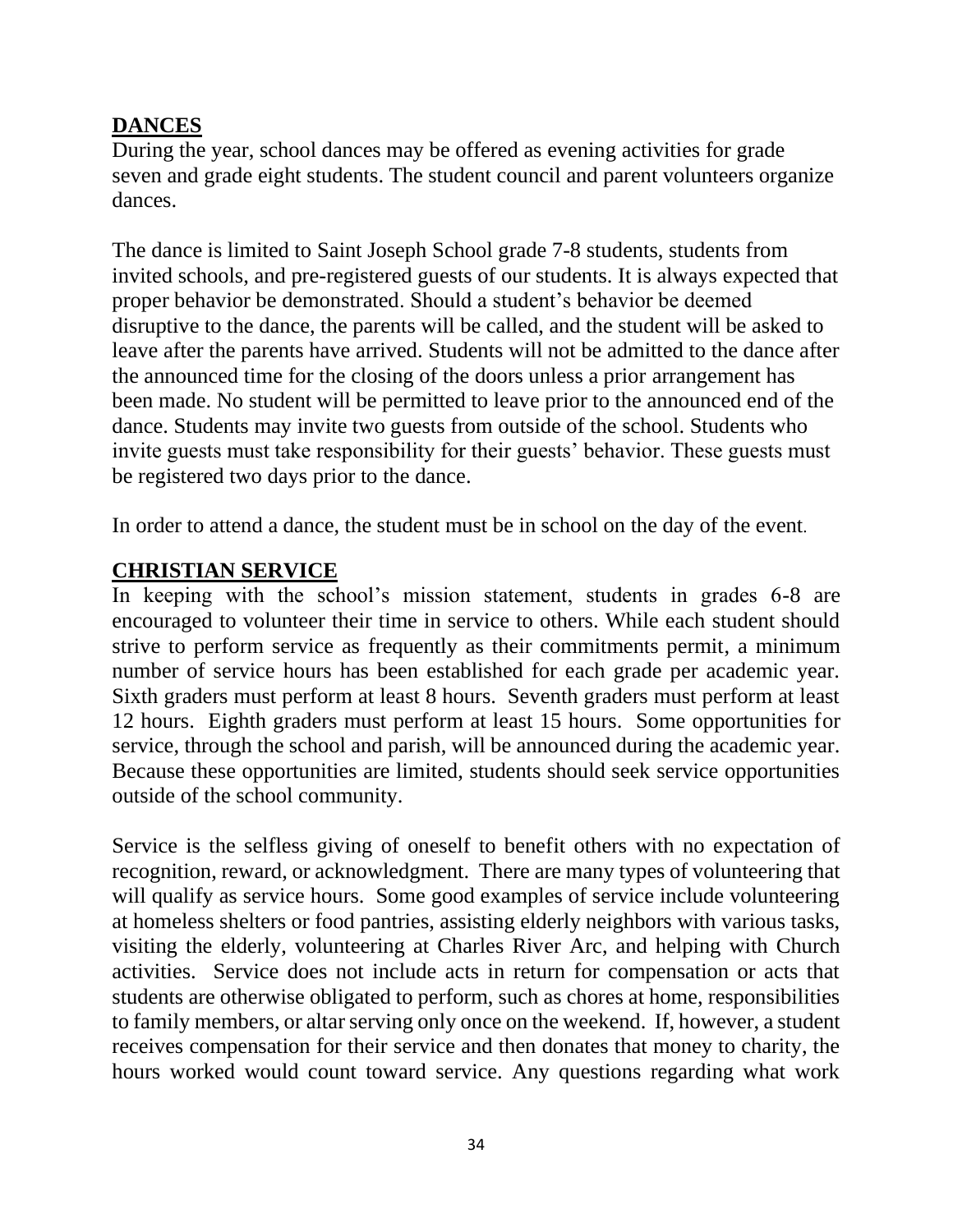qualifies as service should be referred to the religious education teachers who oversee the performance of service hours.

Students are expected to keep track of the number of service hours they have performed as well as the kind of service they have performed during each academic year. Parents are urged to assist their children in monitoring service hours and finding service opportunities. When possible, parents should join with their sons and daughters in their volunteer efforts. At the end of May, students will report their service hours to their religion teacher. Parents will attest to the veracity of this report by signing it.

*Christian Service Hour Requirements:*

| Grade: | Hours   |
|--------|---------|
| Six    | Eight   |
| Seven  | Twelve  |
| Eight  | Fifteen |

## **SPECIAL EDUCATION**

Saint Joseph's staff includes a fully qualified and certified special needs teacher and a part-time certified special education teacher to assist students with moderate special needs. These teachers work with individuals or groups of students either in the school's Learning Center or in the student's classroom. Only students who have been identified with a learning disability and have received an official Individual Education Plan *(I.E.P.)*, or a 504 plan will be considered for Special Needs Services at Saint Joseph's. If you have a concern about your child's learning style, progress and/or abilities, please contact his/her classroom teacher, assistant principal, or the principal.

#### **MUSIC**

The music and performing arts program offers grades Preschool through 5 a weekly class that meets between twenty and forty minutes depending on the grade level. The program encompasses introduction to music theory, singing, musical genres, rhythm activities, stage movement, and elements of theatre and dance.

Integration of the performing arts with grade level classwork is facilitated whenever possible.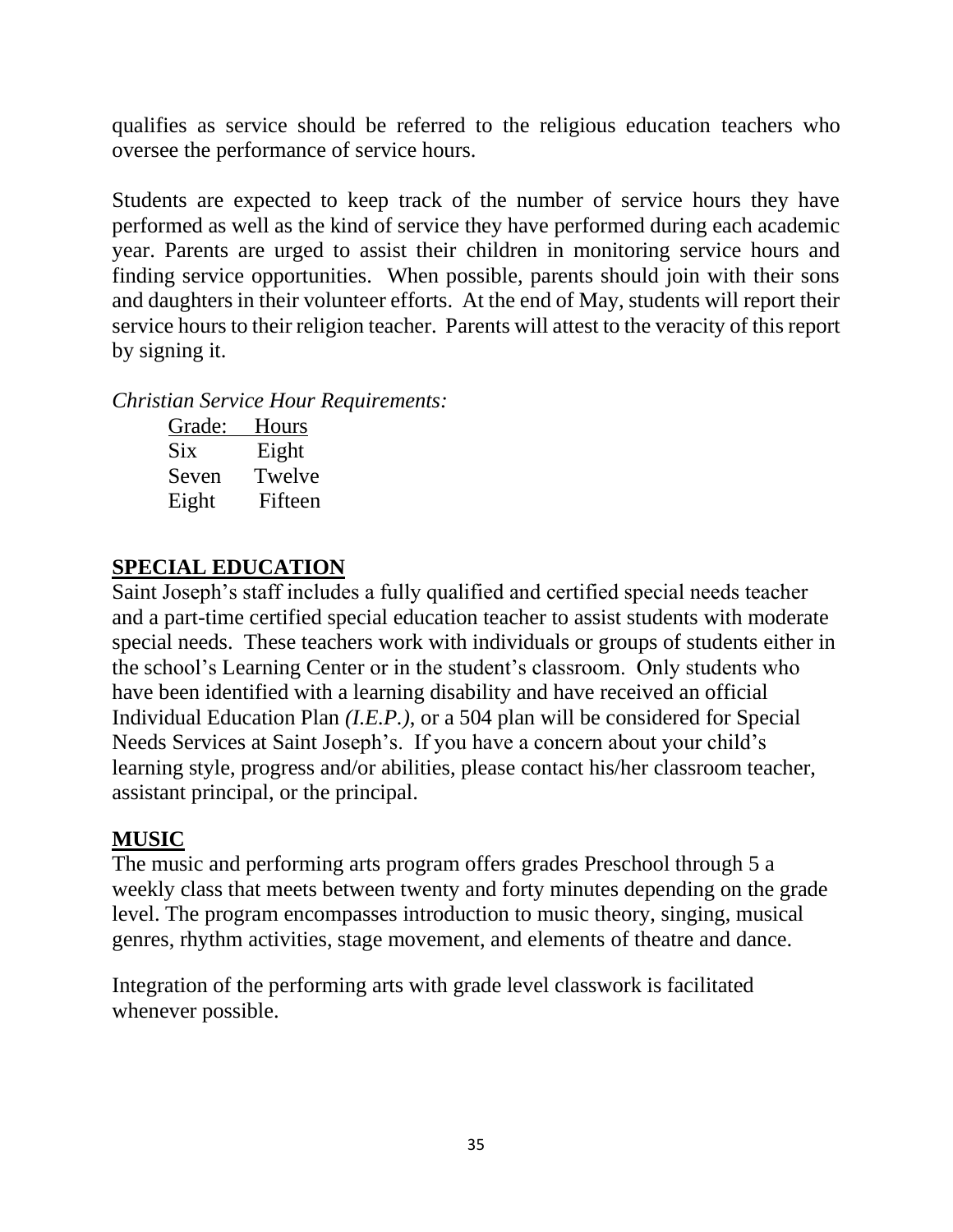Saint Joseph's offers group and semi-private instrumental lessons for students in grades 4 and 5. Additionally, instrumental students are invited to participate in the school band.

## **TECHNOLOGY**

Saint Joseph School integrates technology through our STREAM program for grades Preschool through 8 and in the classroom with the use of iPads, smartboards, student laptops, Chromebooks, and Apple TVs. There are two iPad carts each with a class set of tablets. There are student laptops for gr. 3, 4, and 5 students.

Students are instructed in the following areas:

- Appropriate technology terminology
- Office software tools
- Creative and curriculum-based software
- Keyboarding
- Internet safety
- Cyber-bullying policies
- Appropriate use of the internet for research and knowledge

Technology literacy is based on the Massachusetts Frameworks and the National Education Technology Standards.

We, as a faculty, strive for a balanced approach to technology by integrating iPads and/or laptops into our curriculum at least once a week, but no more than three times a week.

## **ART**

The art program enhances student visual perception and creative expression through the study of artists, cultures, and works of art. The elements and principles of design are explored and applied through Art History and personal imagination. Students boost their design skills, art vocabulary, and art appreciation. Connections are made and enhanced with other curriculum areas of study to reinforce concepts, skills, and general knowledge.

## **PHYSICAL EDUCATION**

Gym class is a regular part of the school curriculum and every child is expected to participate in gym class unless excused by a note from a physician. Students from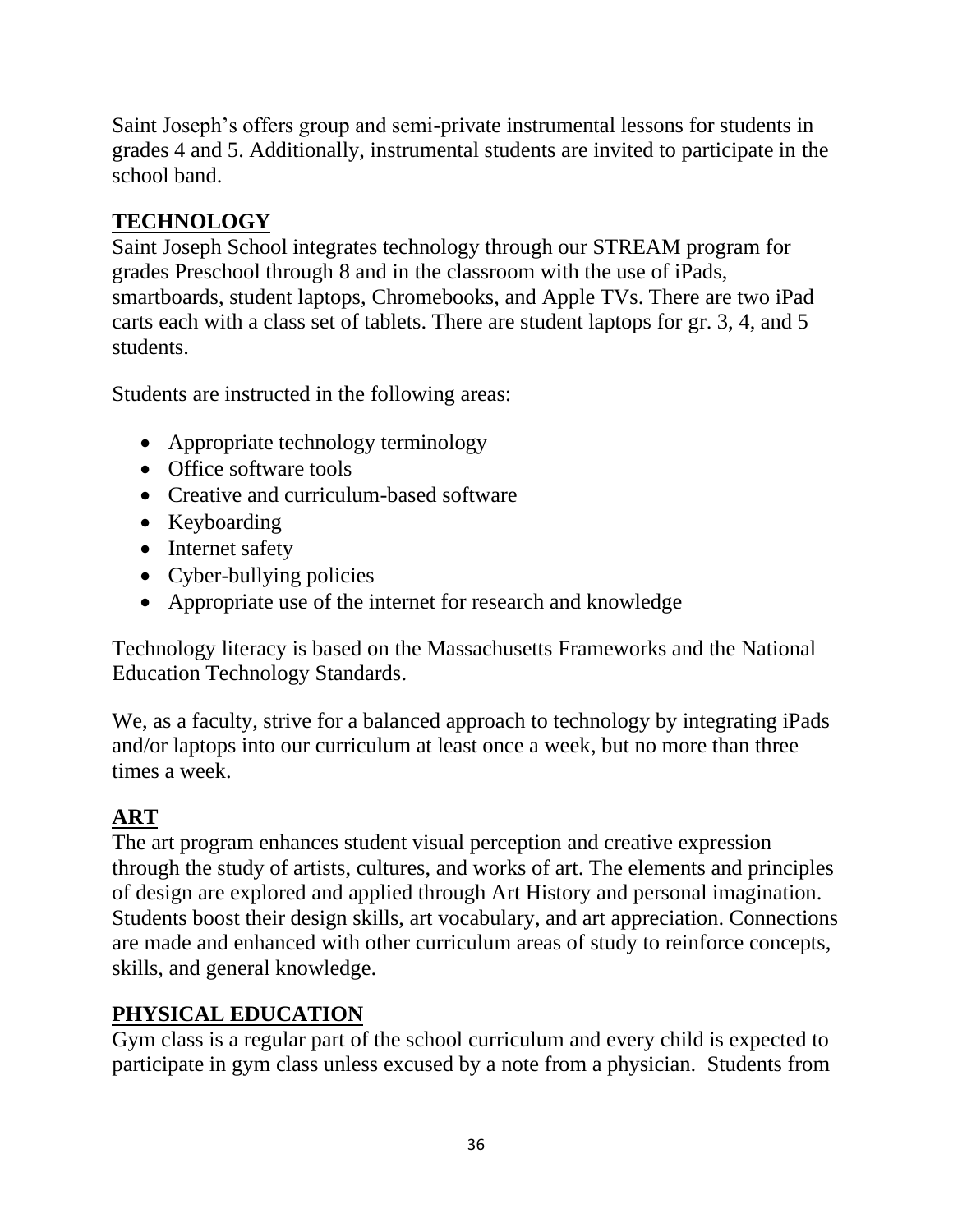preschool to grade 8 participate in gym periods ranging from 30 to 40 minutes depending upon the grade.

## **LIBRARY**

The Saint Joseph School Library Media Center is a learning center staffed by one full-time and two part-time librarians. It exists both to promote literacy and the enjoyment of reading, and to support the curricular needs of the members of Saint Joseph School community. Our goal is to offer students and faculty access to a wide variety of materials in several formats, including books, periodicals, databases, the Internet, video, and audio. Students in grades K-5 receive instruction and borrow books during their scheduled library class each week, and they may come to the library to exchange books or research a topic any time during library hours. Preschool and Pre-K receive a weekly visit from the librarians.

Books and magazines with more mature content or difficult readability level are labeled with "blue tape." The librarians do their best to monitor student withdrawals but cannot be responsible for every book a child takes out. Parents are encouraged to review and approve all books that their child borrows from the library.

All borrowed books must be returned to the library. The cost of books that are lost or not returned will be charged to the student (parent).

## **BIRTHDAY BOOK CLUB**

As part of the school's emphasis on the value of literacy, the library staff (with volunteers) runs a Birthday Book Program. We believe that making a book donation to the library as part of a child's birthday celebration sends a strong message about the importance of reading. In addition, this program supplements the library budget and allows the librarians to purchase extra books and other materials. You may participate in the program in one of two ways:

- **1)** Near the date of your child's birthday, a volunteer will contact you or you may pre-pay for your child's Birthday Book at the beginning of the year. For more details see our website.
- **2)** Donations may be set up anonymously or as a remembrance for a loved one or as a gift in the name of a teacher or family member for birthdays or holidays. Please contact the librarians for further information.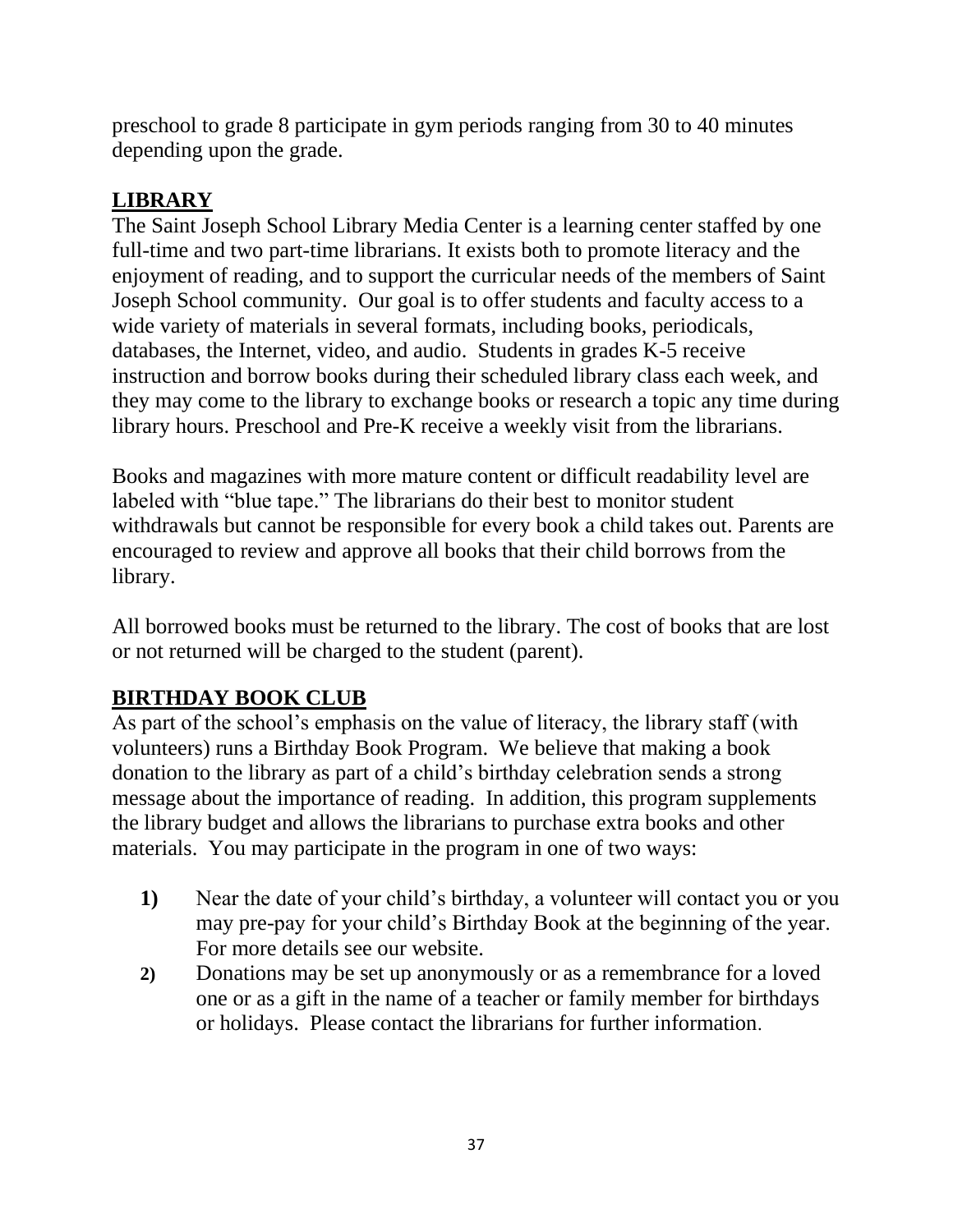#### <span id="page-37-0"></span>**HOMEWORK**

Homework is assigned to help the student:

- **A.** Become more self-reliant
- **B.** Learn to work independently
- **C.** Improve the skills that have been taught in class
- **D.** Complete certain projects that require individual and creative effort

The amount of time which different students in the same grade spend doing homework may vary. However, the following table provides guidelines as to the amount of time the typical student will spend daily on homework:

| Grade 1     | $10-20$ minutes |
|-------------|-----------------|
| Grade 2-3   | 30-45 minutes   |
| Grade 4-5   | 45-75 minutes   |
| Grade 6-7-8 | 60-90 minutes   |

Homework which is properly designed and planned to meet the needs of individual students has a definite place in the educational program. A student will not be allowed to call home if he/she has forgotten his/her homework.

## <span id="page-37-1"></span>**REPORTING TO PARENTS**

In Grade 2-5, report cards are issued to parents three (3) times a year *(December, March, and June)*. Each report includes information on the student's academic achievement, attitude, behavior, and attendance. Additionally, Progress Reports are issued three (3) times during the year to update the parent on the student's academic and behavioral progress.

All grades will schedule a parent/teacher conference in December. Preschool, Prek, kindergarten and grade one teachers will have an additional conference in early Spring. They receive 3 report cards as well.

We strongly encourage all parents to consult with teachers concerning their child's progress. Conferences may be made by appointment, but classroom instruction may not be interrupted.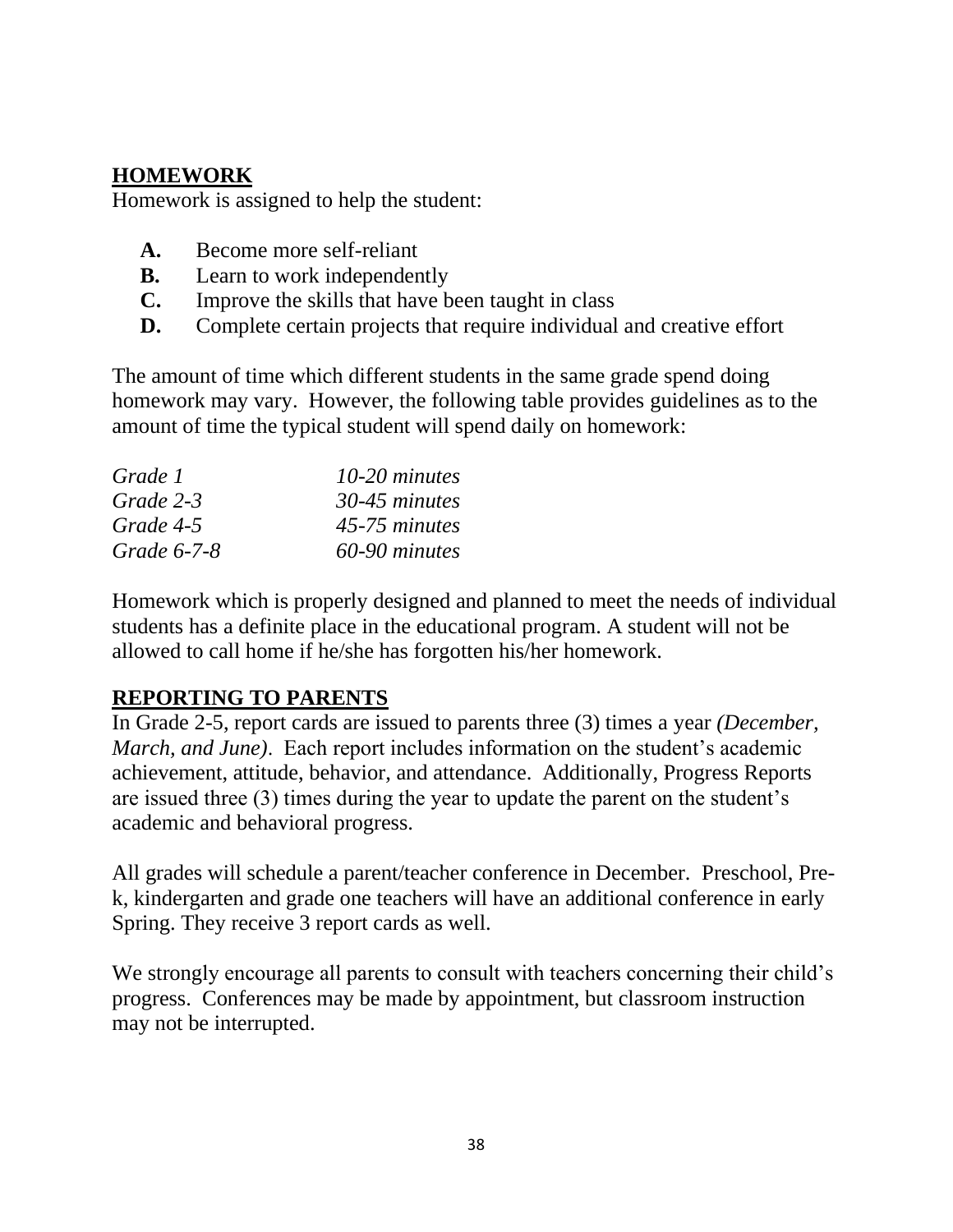## <span id="page-38-0"></span>**TESTING**

NWEA MAP will be used for all students in kindergarten through grade five for school-wide testing.

## <span id="page-38-1"></span>**RETENTION POLICY**

There are occasions when a recommendation for retaining (or repeating) a student in a particular grade is appropriate and in the best interest of the individual child. Ideally, the school and parents/guardians will mutually agree to retain the child. In some cases, parents may choose not to accept the school's recommendation and the school may agree to promote the student to the next grade. In these cases, the current teacher will submit written documentation, indicating his/her strong recommendation for retention. Should the same recommendation be made in the following academic year by the next teacher, the school reserves the right to enforce retention from the school.

#### **FIELD TRIPS**

Educational field trips are encouraged. The principal, in collaboration with teachers, will decide on the suitability of the trip. A fee will be charged to cover the cost of the event. Field trips are a privilege, not a right. Students must comply with all school behavior policies and expectations in order to participate in a field trip.

Parents will be solicited to help chaperone the field trips. Most field trips use bus transportation. Special arrangements will be made for students with medical needs. Permission in writing must be obtained from parents/guardians in order for a student to participate. Parents must have completed a CORI form in order to chaperone.

## <span id="page-38-2"></span>**SUMMER READING/MATH**

Students are encouraged to read daily during the summer. Students are required to return their reading logs the first week of school.

Students in grades 1-5 are required to return their math packets the first week of school.

Students in grades 6-8 have a math workbook and specific reading assignments to complete in the summer.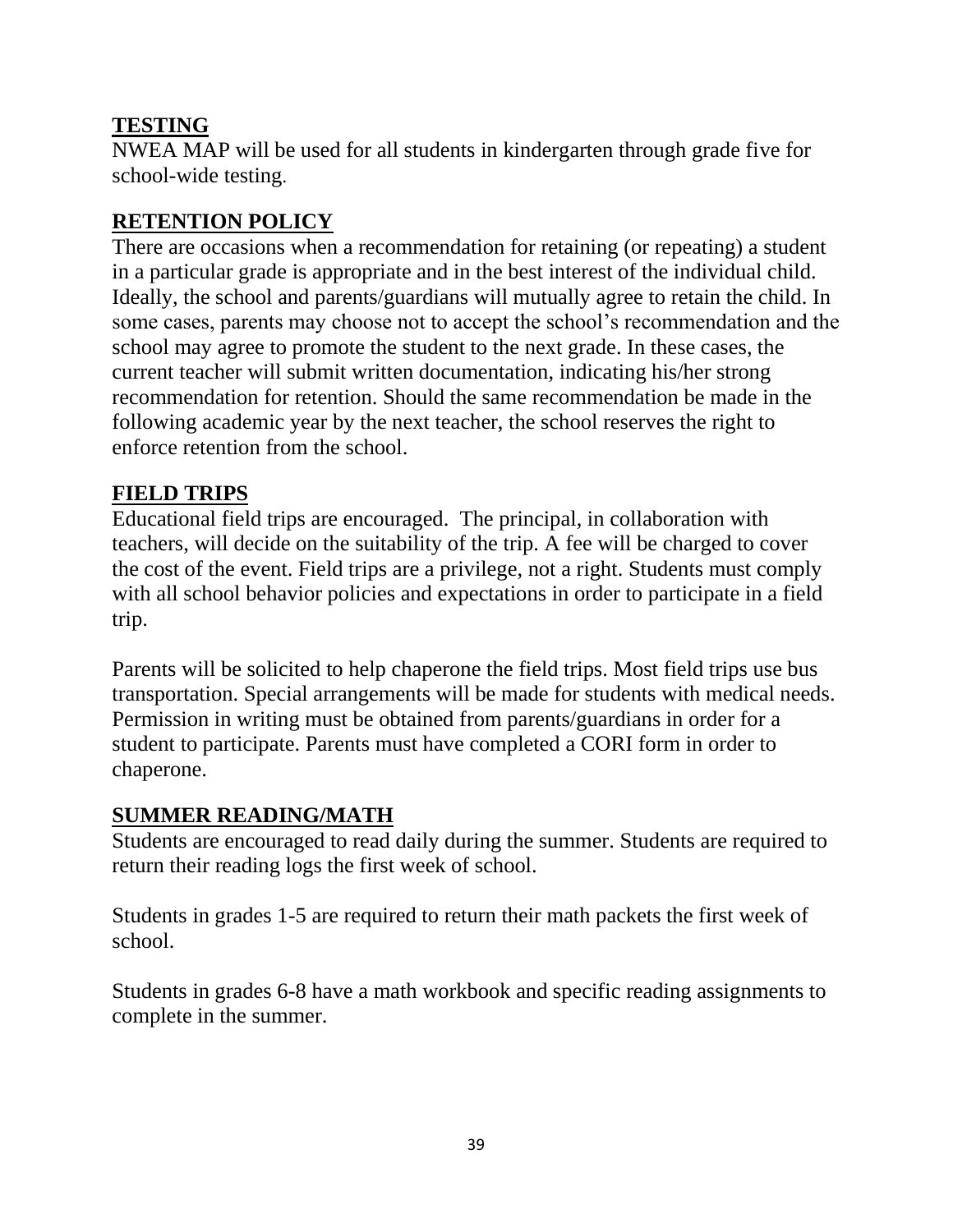## <span id="page-39-0"></span>**PARENTS AS PARTNERS**

As partners in the educational process at Saint Joseph School, we ask parents:

To set rules and limits so that your child:

- Gets to bed early on school nights
- Arrives to school on time and is picked up on time at the end of the day
- Is dressed according to the school's dress code
- Completes assignments on time
- Completes ongoing requirements of nightly reading
- Comes to school with nutritional snacks and lunches each day
- To actively participate in school activities such as Parent-Teacher **Conferences**
- To see that students pay for any damage of school books or property due to carelessness or neglect on the part of the student
- To notify the school when the student has been absent or tardy
- To notify the school office of any changes of address or important phone numbers
- To inform the school of any special situations regarding the student's well-being, safety, or health
- To complete and return any requested information promptly
- To support religious and educational goals of the school
- To support and cooperate with the discipline policy of the school
- To treat teachers with respect and courtesy in discussing student problems.

## <span id="page-39-1"></span>**COMMUNICATIONS**

In the event that a parent would like to discuss a problem or situation with a teacher, he/she should first contact the teacher via e-mail. Teachers are available to meet with parents for a limited amount of time after or before school. They will be glad to meet with you if a meeting is scheduled in advance. It is best that an attempt be made for conflicts to be worked out between the teacher and the student or parent before involving the principal.

All school information, including the calendar, will be posted on the school's website [www.saintjoes.com](http://www.saintjoes.com/) Important announcements will be e-mailed to parents who provide e-mail addresses.

A general parent meeting will take place at the beginning of each school year. In September, parents are invited to a "Parents Back to School Evening" when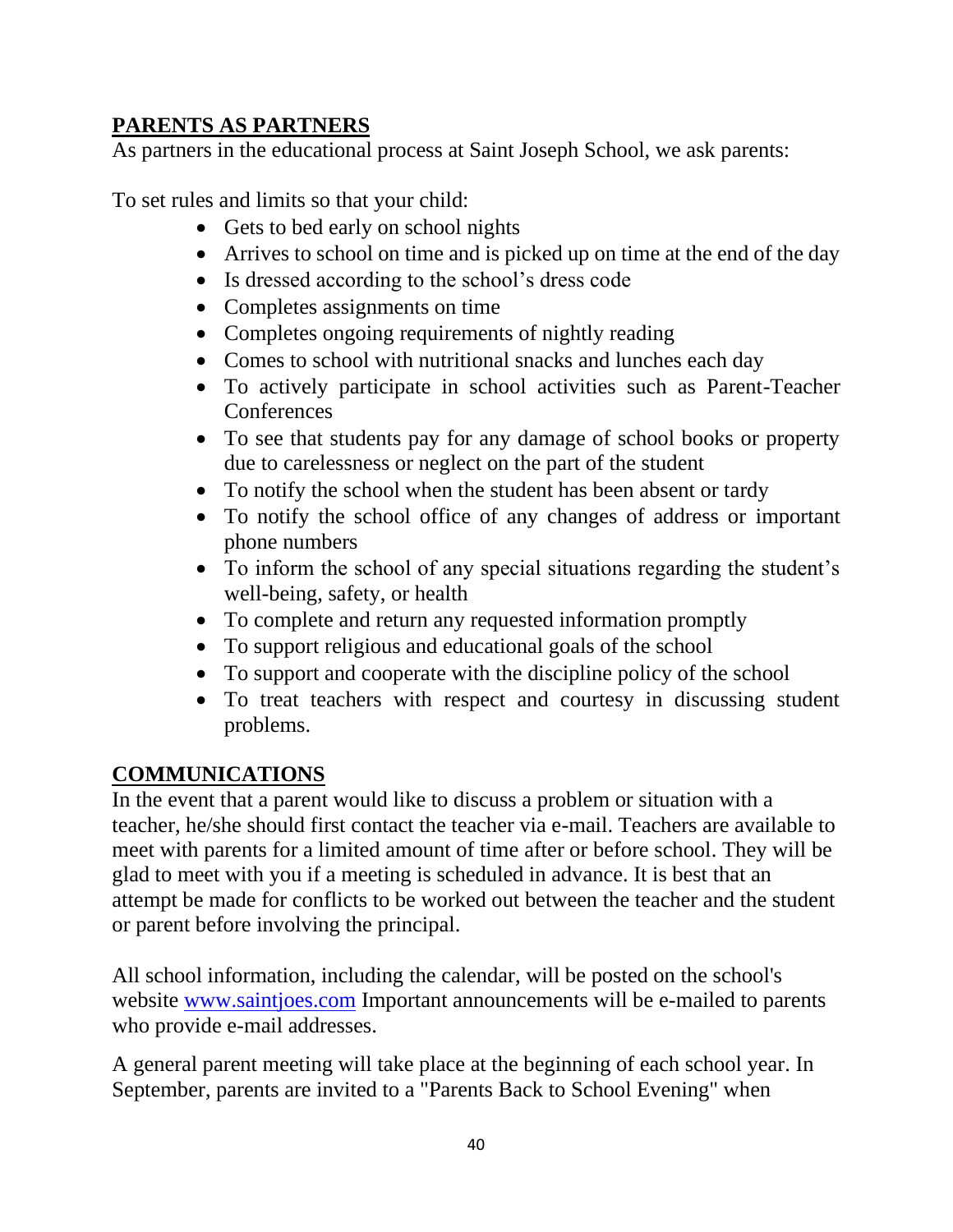teachers outline their curriculum and expectations. In late October, for grades 6-8, students will have a day off from school and teachers will be available for parent conferences from 8:00 AM until 3:00 PM. These dates are posted on the school calendar.

Please refer back to page 7 & 8 for a full list of faculty and staff and contact information.

## **COMMITTEES AND ASSOCIATIONS**

## *PARENT SCHOOL ASSOCIATION (PSA)*

The Parent-School Association was established to better manage and oversee the rapidly expanding number of volunteer programs at Saint Joseph School. The PSA covers volunteerism at for all grade levels. Volunteers, committee chairs, and officers are solicited in the spring prior to the upcoming school year.

The officers and committee chairs hold "*monthly meetings*" in the Hub, where information about upcoming programs and school activities is shared. The principal, Head of School, and director of development attend these meetings and provide additional information to the officers and committee chairs. These meetings are open, and parents and guardians of Saint Joseph School students are welcome to attend. Communication to parents about upcoming PSA meetings or events is done via the newsletters for both schools.

#### *DEVELOPMENT OFFICE*

The Development Office exists to advance the mission of the school through fundraising and volunteerism. The director of development provides leadership, direction, and management to secure financial resources and other support for the schools while working closely with the pastor, principal, parish business manager and PSA volunteers.

Saint Joseph School does not have a mandatory volunteer hour program. However, it is an expectation that each family will recognize the importance that fundraising and volunteerism play in the overall well-being of the school and will support these activities through volunteerism and contributions.